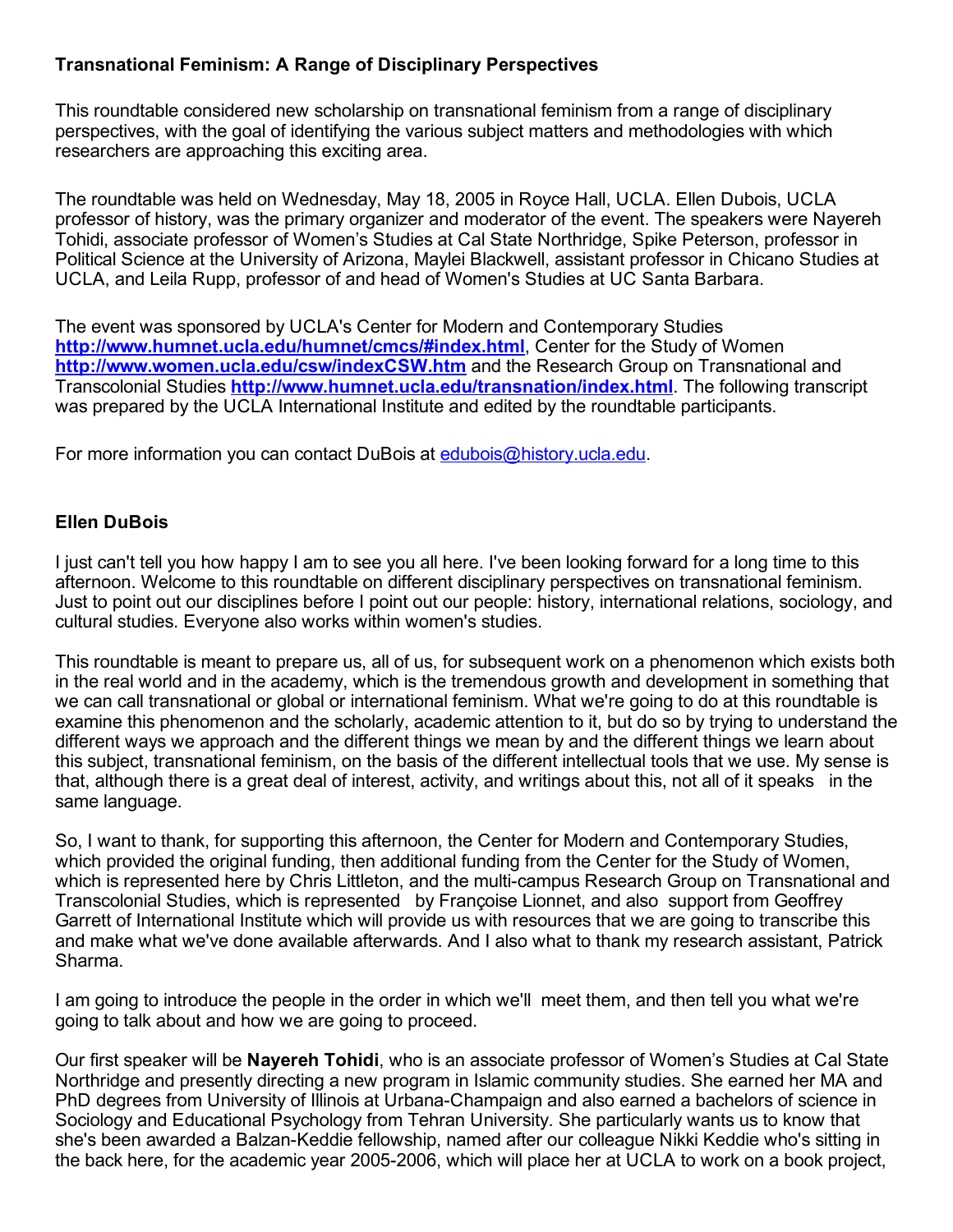*Democracy, Feminism, and Women's Movement in Iran: The GlobalLocal Interplay,* and she'll be teaching in Women's Studies so we'll have her for the whole year, which is great.

Our second speaker will be Spike Peterson, possessor of the greatest name in Women's Studies. She's a professor in Political Science at the University of Arizona and also works a great deal with Women's Studies, Comparative Culture and Literature Studies, and the Center for Latin American Studies and International Studies. She is the co-author with Anne Runyan of *Global Gender Issues* and her most recent book is *A Critical Rewriting of Global Political Economy: Reproductive, Productive and Virtual Economies.*

Our third speaker is our own Maylei Blackwell, who is an assistant professor in Chicano Studies, which is about to become a department on Tuesday, correct? [applause] She has her PhD in Sociology from Santa Cruz. Actually, Maylei, I've got two different titles of dissertations --did you do two dissertations?

Maylei Blackwell: Well, some people would say that, but my PhD is from History of Consciousness.

Oh, ok. So why don't you say the name of it?

**Blackwell:** I received my PhD in 2000 -- it's "Underlying Geographies of Difference: Mapping Multiple Feminist Insurgencies and Transnational Public Cultures in the Americas."

She's the author of "Contested Histories: La Hijas de Cuautéhmoc/Chicana Feminisms and Print Culture in the Chicano Movement 1968-1973" in a book called *Chicana Feminisms: A Critical Reader.* 

And our fourth speaker is Leila Rupp who, after some number of years as a professor of History at Ohio State University and as the founding and longtime editor of the *Journal of Women's History*, has happily come to us in Southern California and is now professor of and head of Women's Studies at UC Santa Barbara. She is the author of several influential books in a wide range of areas: *A Desired Past: A Short History of Same-Sex Love in America*, her very important history of American feminism in the middle of the 20th century, *Survival in the Doldrums*, and the book which brought her to this subject, *Worlds of Women: The Making of an International Women's Movement*.

Nayereh, I forgot to say all of your books and here they are: She is the co-editor with Jane Bayes of an important collection called *Globalization, Gender and Religion* and the co-editor with Herbert Bodman of *Women in Muslim Societies: Diversity within Unity* and author of many articles on feminism in Iran, including "The International Connections of the Women's Movement in Iran" in Nikki Keddie and Rudi Matthee's book, *Iran and the Surrounding World* and many other articles.

So, these are our four speakers.

So let me just give you a tiny little bit of other information and then we will proceed. Our plan is for each of the speakers to speak for 10 minutes on a set of subjects that I'll lay out to you, then to have us go around here at the table for about 15 to 20 minutes, and then to have you speak and ask questions to further advance our discussion. Okay? And we're going from 4 to a little before 6 -- Nayereh has to somehow make her way over to the other side of the mountains by 7. But we have a wonderful reception, so stay.

Here are the three areas that we decided that all people would address themselves to, from the perspectives of our separate intellectual traditions.

Number one: In your discipline what do we know about transnational feminism? What do we need to know?

Number two: In your discipline, what are the methodology and approach used to examine this subject? And in particular, how does your discipline pay attention to the interconnectedness of race, gender, class, and nation?

Third: From your disciplinary perspective, what is the relationship between an emerging body of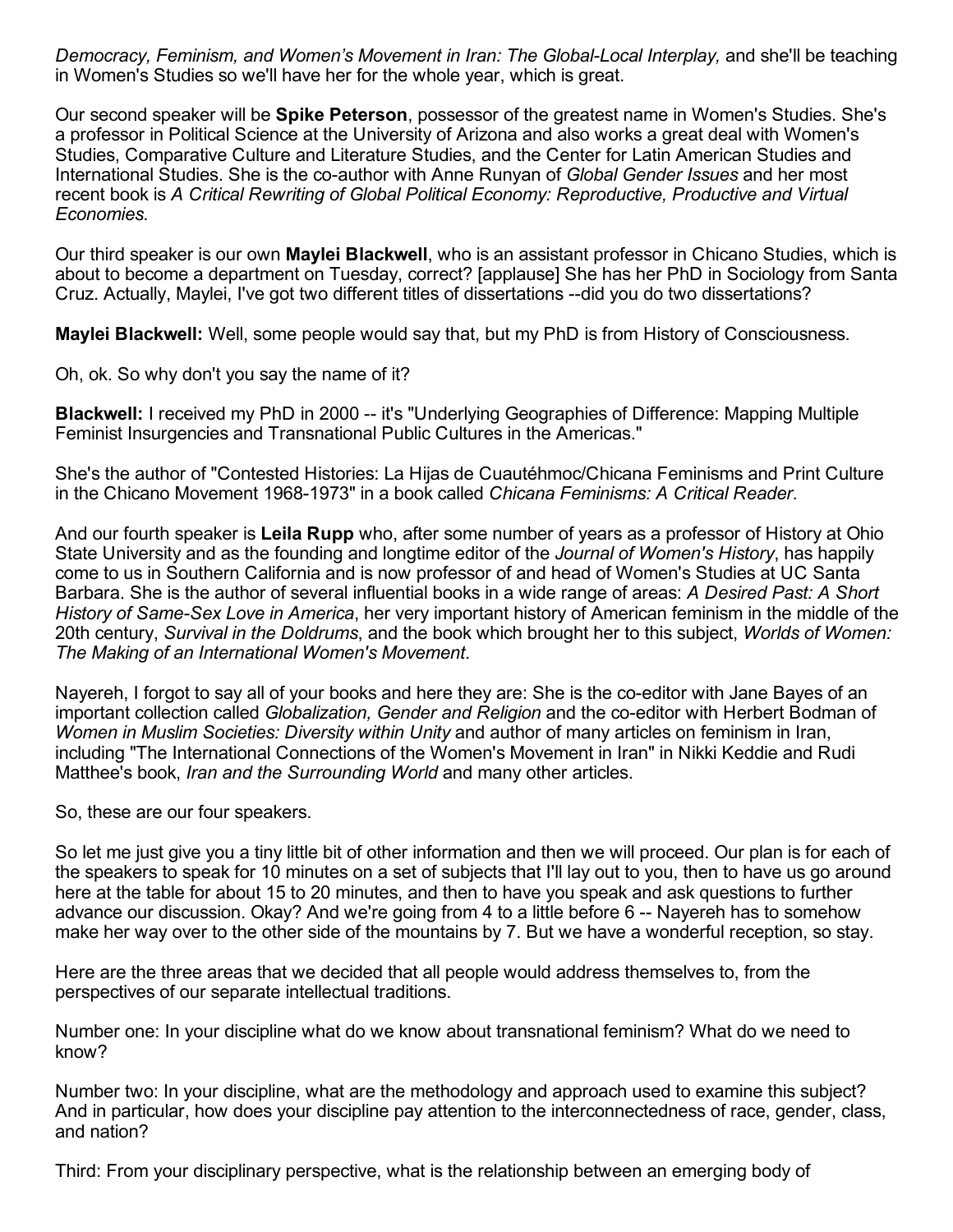scholarship and the current international feminist movement? What kinds of knowledge and political practices does the scholarship in your discipline enable and what kinds of knowledge and political practices does it not reflect or encourage?

So these are the three subjects and with that all said, we'll begin with Nayereh.

### Nayereh Tohidi

Hello everybody. Thank you Ellen and thank you all these centers that have sponsored this roundtable. Ellen especially went through a lot of troubles to get us together and find the right time, workable for all of us. It's really a pleasure to see you all and especially meet Leila Rupp for the first time and I'm really proud to be sitting next to my former student whom I hadn't seen for a long time and she just emailed me and said, "Do you know who I am?" and she's now in the same panel with me and I'm very proud of her. She hasn't changed, except that she had long hair then. This was, maybe. 10 years ago,

I begin with the first question, meaning, "In your discipline what do we know about transnational feminism? What do we particularly need to know?" And I will focus on my women's studies as an interdisciplinary field and my training in social sciences, specifically sociology.

In order first to define it, or at least say what I understand about transnational feminism based on what I have been reading and also doing as a transnational feminist myself, I'd like to first explain how we distinguish this transnational feminism from other similar trends or concepts within feminist movements. For example, I distinguish that from international feminism because we, in the feminist movement, have had international feminism from almost the beginning of feminism and the women's movement. We had -from the early twentieth century after the expansion of the feminist discourse and especially first wave feminism – organizations like Women's International League for Peace and Freedom, the International Alliance of Women, the International Council of Women, the Young Woman's Christian Association, and so forth -- that were organizational manifestations of first wave feminism and its regional or international expansion during the early 20th century.

And we also had the emergence of international socialist women's movements within the Second International in Europe, and also we had, in the third-world countries, women's movements, especially in Asia, which were closely associated with socialist, or nationalist and anti-colonial national liberation movements. They also had international ties and regional bases.

So therefore, international feminism, or feminist internationalism, is not new. It has been there. But I want to argue that transnational feminism is more recent and is more directly connected to the processes of globalization. And several facts, socioeconomic and sociodemographic changes at both the local national levels and international levels, have contributed to the emergence of transnational feminist networks in the mid-1908s and early-1990s, which have these networks and which grow out of international women's movement, have also produced their theoretical debates. In other words, the academic and theoretical dimension of these networks is what we call transnational feminism and the debate around it has taken place especially within postcolonial feminist studies. ®

The most important change at the local and national levels has been the growth in the size and quality of the new middle class and working class women in different countries. Declining fertility rates, thanks to better control women have gained over their bodies and sexualities, has contributed to educational attainment, gainful employment, unionization, civic engagement, consciousness raising and social networking among women. Thanks to the theoretical and research contributions of second wave feminism, exposing the gendered nature and masculinist orientation of nationalism and nation-state projects, disillusionment with male-dominated socialism and socialist movement, and confrontation with religious politics, especially Islamic fundamentalism, have all contributed to this emergence of transnational feminism.

Feminist criticism about the male biases within the projects of nationalism, development, and modernization that compromise women's rights and women's opportunities and also women's movements, coincided with the rapidly penetrating processes of globalization. Global mass culture, the diminishing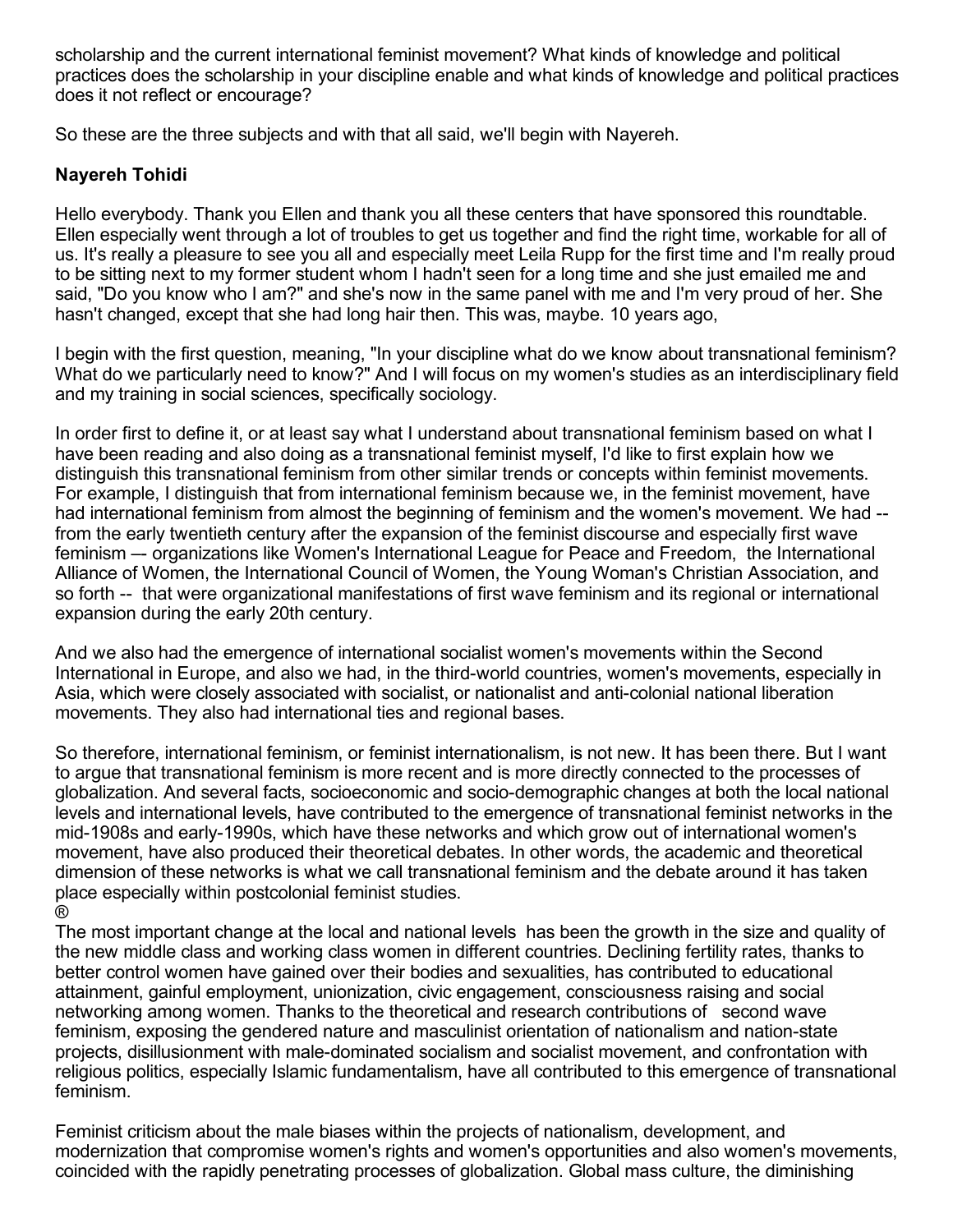power of the nation state and national borders, the new liberal economic policies, especially the decline of the welfare state, the emergence and expansion of new communication technology, the Internet in particular, and the United Nations regional, national and world conferences on women all paved the way to the emergence of transnational feminism. These transnational feminist networks.have distinguishable characteristics from international feminist networks from the early decades of the 20th century. And if time allows we will discuss those differences.

So, to summarize it, as my colleague and friend Val Moghadam has done in her new book on *Globalizing Women* in both demographic changes and the growth of a so-called critical mass of educated, employed, mobile, and politically conscious women around the world, economic crisis, Reaganism, Thatcherism, and the decline of the welfare state, feminization of poverty, and the growing religious politics, especially Islamic fundamentalism, and finally, as a I said, the UN Decade for Women, the theoretical debates within development studies -- WIN/GAD paradigm and so forth -- all have contributed to the concept and also [\[1\]](#page-18-0)

<span id="page-3-0"></span>practice of transnational feminism.

Also I want to make a distinction between transnational feminism and the concept of global sisterhood and I would say that transnational feminism is kind of an outgrowth of a global sisterhood concept. As someone who has been myself actively participating in the UN sponsored world conferences, I have noticed how feminists have moved from the notion of global sisterhood to transnational feminism and what conceptual and theoretical and practical differences exist there. Because, as you remember, global sisterhood was a concept coined by American feminist Robin Morgan in 1980s, I believe, after especially her book, she also started an institute called Sisterhood is Global Institute, which was an international network of women [\[2\]](#page-18-1)

<span id="page-3-1"></span>working on women's international issues.<sup>\*</sup> But the problem with that notion, especially the criticism about its lack of sensitivity or theoretical conceptualization of the issues that divide women -- including race, class, sexuality, nationality -- made the concept rather utopian and romantic. So many people have abandoned that concept and today it's not used much.

People realized the problems with that concept through increasing contacts between women of the north and the south. Thanks to the UN sponsored conferences, especially during their preparatory conferences, regional conferences, women from different countries, different classes, different races, different sexual orientations and nationalities came together and there were lots of debates during these conferences starting with the first women's decade between 1975 and 1995 -- a conference in Copenhagen and in Mexico City and then in Nairobi and then in Beijing and we just recently had the Beijing plus ten conference in New –York. All these conferences decreased both the conceptual gap and misunderstandings between women from the global south and the global north and thanks to the contributions of third-world women and women of color within the Western context, the issues, the diversity, the multiplicity of feminism was better understood and also women learned to politicize women's issues beyond their national borders.

So women's movements became more internationalized and also their diversity was better appreciated and the intersectionality of gender with sexuality, with class and race was better understood and appreciated. So that is why the concept of transnational feminism offers the desirability and possibility of a political solidarity of feminists across the globe that transcends class, race, sexuality and national boundaries. This is the definition that my colleague, Breny Mendoza, proposes in her critique of [\[3\]](#page-18-2)

#### <span id="page-3-2"></span>transnational feminism.

But there are still lots of challenges and criticisms about this ntoin of transnational feminism, which lead me actually to the second and third question that Ellen proposed. Whether, for example, because of the diverse connotations of "transnational feminism" this concept is still left rather unclear. Especially the "transnational" of the transnational feminism. What do we really mean by transnational? For example, is the transnational of transnational feminism what feminists do in global conferences and in cyberspace? Or should we call that global feminism to differentiate it from transnational feminism? Charlotte Bunch, for example, defines global feminism as the spread of feminism around the globe, the feminist global networking that takes place around the UN agenda, and what she perceives as the universality of the feminist struggle around the world in the commonality of our opposition to male domination, discrimination,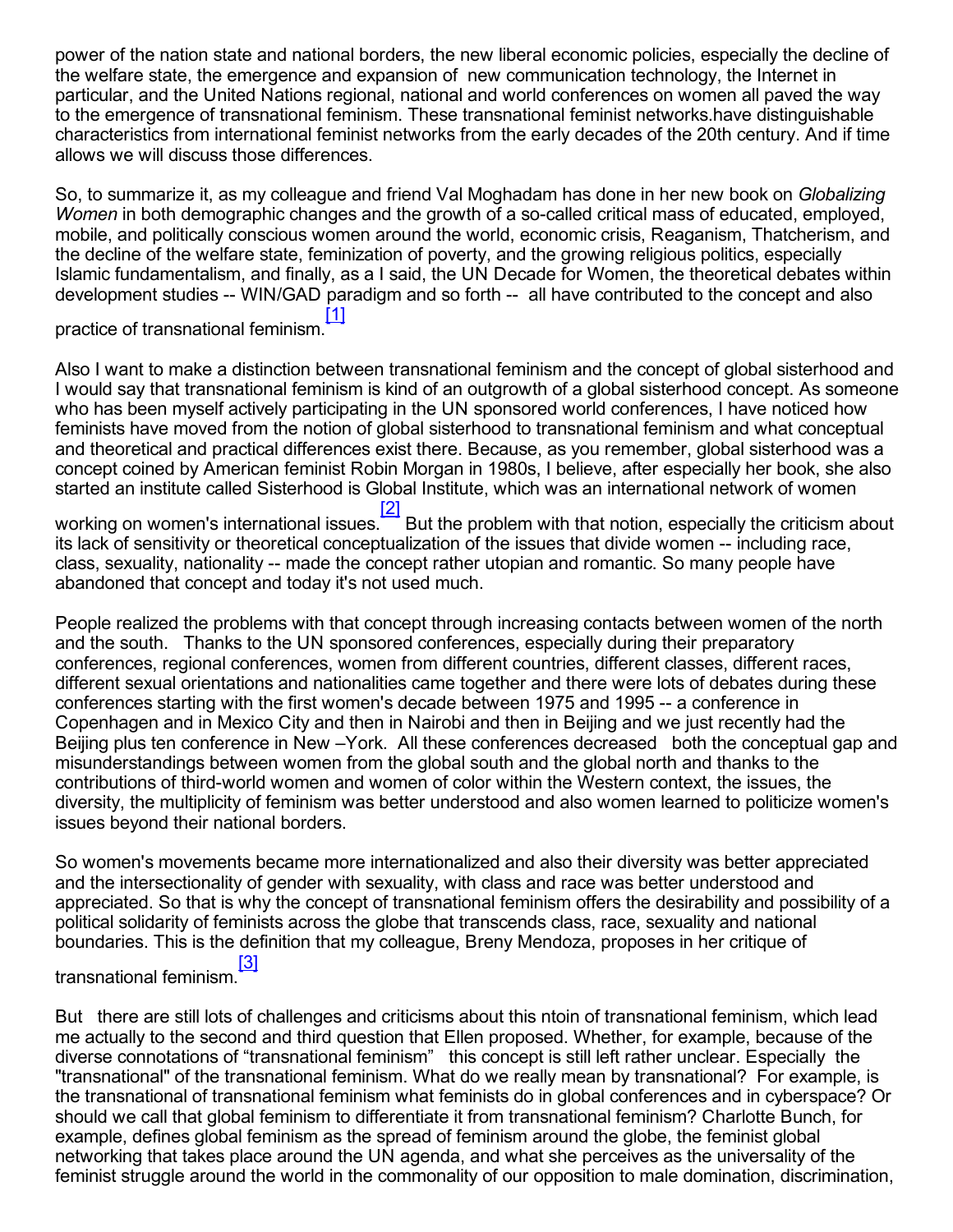and violence. So that's a kind of definition of global feminism. But is transnational feminism really that? Or Chandra Mohanty points instead to our shared or common context of struggle due to common exploitation

<span id="page-4-0"></span>and domination across the north-south divide that allows for a transnational solidarity. [\[4\]](#page-18-3)

Practically, which is what I am more interested in, is what some feminists such as Inderpal Grewal and Caren Kaplan, prefer to call transnational feminism forms of alliance, subversion, and complicity operating in a privileged in-between space where asymmetries and inequalities between women can be

<span id="page-4-1"></span>acknowledges, sustained, nevertheless to be critically deconstructed. [\[5\]](#page-18-4)

Transnational feminism is an attempt to construct a virtual imagined, transnational community of diverse social movements in a way that some feminists see as, again, utopian (see Mendoza). In this process the transnational or global appears to gain precedence over the local. The global, especially cyberspace and global media, become the privileged space to inflict political meanings and strategies. Locations and places almost evaporate as an essential context of political struggle and economic surplus production. The struggles and priorities of those women who do not have access to the Internet or transnational networks become neglected or get overshadowed by the mostly English-speaking, better educated and socioeconomically more privileged women who can travel, who can go to these conferences, who have access to cyberspace, who can communicate with each other, and so forth. So those are the problems, practical problems of transnational feminism, despite all the strengths and contributions that it has been making.

So in conclusion I will say that, at least based on my own experience with transnational feminism, I still put emphasis on contextualization of feminist theorization and feminist practice and feminist struggle. Rather than grand theories and abstract or utopian notions, as stressed by Leila Rupp and Verta Taylor Simona [\[6\]](#page-18-5)

<span id="page-4-2"></span>Sharoni, the significance of coalition building across borders as well as locally and nationally-oriented struggles, beyond ideological differences around specific concrete practical agendas, have been more practical and useful as far as I know for especially third-world women.

And examples of transnational feminist networks that have been made around these specific agendas and concrete issues are plenty. You can, for example, refer to Women Living Under Muslim Laws as a transnational feminist network, who have been specifically working on women's rights in the Muslim context. DAWN (Development Alternatives with Women for a New Era), WIDE (Women in Development Europe, WEDO,(Women's Environment and Development Organization), and SIGI (Sisterhood is Global Institute)which, despite all its shortcomings, is still maybe considered a transnational feminist network, and there are others that I don't have time to talk about.

So I would conclude that feminism and sisterhood is not global, nor is it local. Women's solidarity has to be

<span id="page-4-3"></span>negotiated with each specific context. [\[7\]](#page-18-6) Thank you very much.[applause]

Or maybe I should say it is both local and global, the interplay of both. [laughter]

### Spike Peterson

I do want to thank especially Ellen and everyone else who is responsible for gathering us together today, and all of you being here on an otherwise pleasanter day outside, perhaps.

I find it intriguing to be asked what my discipline thinks about anything feminist, since my discipline has been characterized as international relations, in which case there really very little going on in the mainstream of international relations that has anything to do with transnational feminism or any number of methodological orientations that I happen to subscribe to. So in terms of international relations, I would say in regards to the questions that Ellen posed, that there is very little going on aside from the obvious particular perspective of international relations to be addressing issues of globalization, which of course the discipline makes some attempt to do primarily from more militaristic, if you will, and conventional questions and issues of inquiry focused on security. These can be very pertinent to feminists and other critical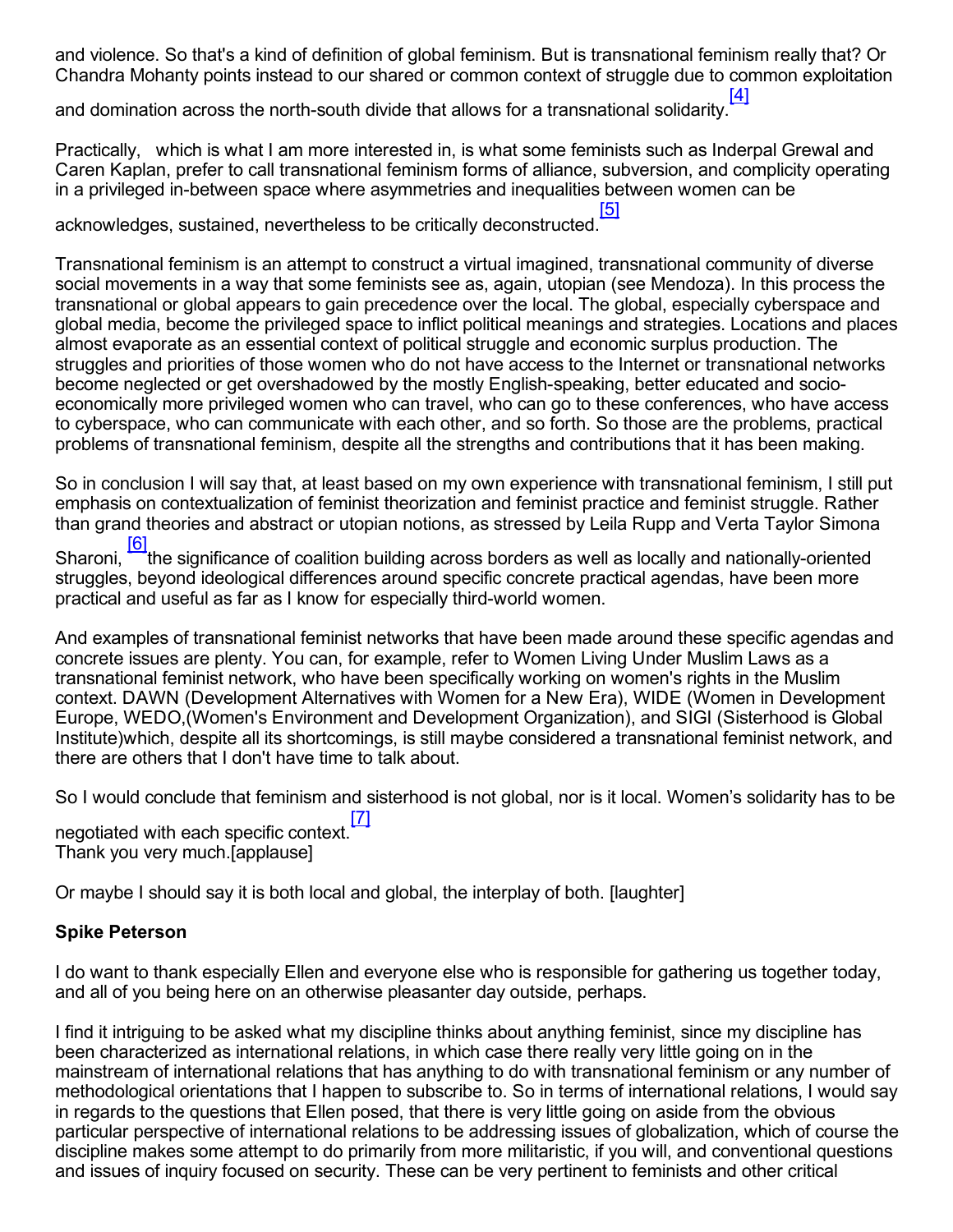investigations for what is going in regard to social movements and the need for them, but there is very little attention from the mainstream to those specifically feminist issues in international relations.

The other possible disciplinary location is political science, the only thing I will say about that is in so far as there are really exciting intellectually innovative feminist theorists in political science they tend to, I would say, identify their theoretical scale and scope with the more territorially based nation state, and even though clearly we are moving beyond that in a variety of ways, there is still a tendency to think in terms of the societal organizational space of the nation as opposed to what is clearly transgressed by developments in neoliberal capitalism at the global level.

Methodologically, again international relations is like the discipline of economics; there is not very much going on outside of, at best, an 'add women and stir' or 'add critique and stir' way of addressing the issues. So I don't think that the disciplines actually offer very much in the way of transnational feminism. I don't actually think that there are many in the mainstream of international relations or economics who would resonate with any area of inquiry regarded as transnational feminisms. I'm not even sure that transnational is translating very well in international relations or economics!

What do I then think are some of the issues that should be brought to the table in regards to the workshop that Ellen has organized here? Nayereh has saved me from having to frame the progression, or development away from the notion of sisterhood as global (understood as more 'add woman and stir' in the sense that we have an identity politics of women that assumes we know what they are and that they respond to the address of a particular location or identity) to that of transnational or international feminism transnational being the more contemporary one. And that most of the critical and important developments in regard to theorizing, conceptualizing the intersection of race, class, ethnicity, culture and national hierarchy come out of postcolonial feminist critiques that have made it very clear the difficulty and problems Nayereh introduced already in regard to who are we speaking of, what is this movement, who does it represent. So I won't have to go into those.

There are clearly important developments in regard to moving away from that more simplistic essentializing position to one that is a more complex and contested story in regard to the intersection of a variety of hierarchies as well as a transversal politics -- the idea that we are moving across nations and not just assuming these national territorial bases. But what is pointed out in the various articles that I read as well in the early efforts of transnational feminism is that we have proceeded less far or less successfully in regard to what this means for the actual practice or practices of solidarity around "feminist issues." And what does it mean given the deep and painful divides in regard to class, economic issues, imperialism, colonialism, racism, and different ethnic hierarchies to act in any kind of cooperative and effective practical sense with regard to the issues on the table in the face of neoliberal globalization.

So my recent work is primarily out of global political economy and because of that particular location I feel very strongly the importance of the insights from postcolonial feminism in regard to criticizing global capitalism especially in its neoliberal mode,. The latter ostensively separates the state from markets, gives markets freer reign -- but actually it mobilizes states to support markets in particular ways, especially those that favor corporate capitalism and states remove themselves only from the delivery of public welfare and collective well-being...

Given the trends of neoliberal globalization, there is an absolute need, as far as I'm concerned, for a comprehensive critique of capitalism as a growth-oriented and unregulated juggernaut -- that we just have to go along with this because that's the way it is and that there is no other alternative -- is something critical movements have to effectively counter. And this means engaging the very difficult terrain of criticizing economics. Precisely because there is so little critique coming out of the mainstream of economics, this adds considerably to the assignment and the project for those of us who want to grasp the larger picture of what's going on in regard to transnational, local and national activities.

So, first of all, I think that transnational feminisms -- as I'm sure all of us would agree -- have to be interdisciplinary, cross-disciplinary, or even meta-disciplinary. You know, to dump some of the baggage of these disciplines and to move beyond them into recognizing the transversal relations and the overlaps among them and their mutual constitution. Also that it must involve a critique of capitalism, which is one of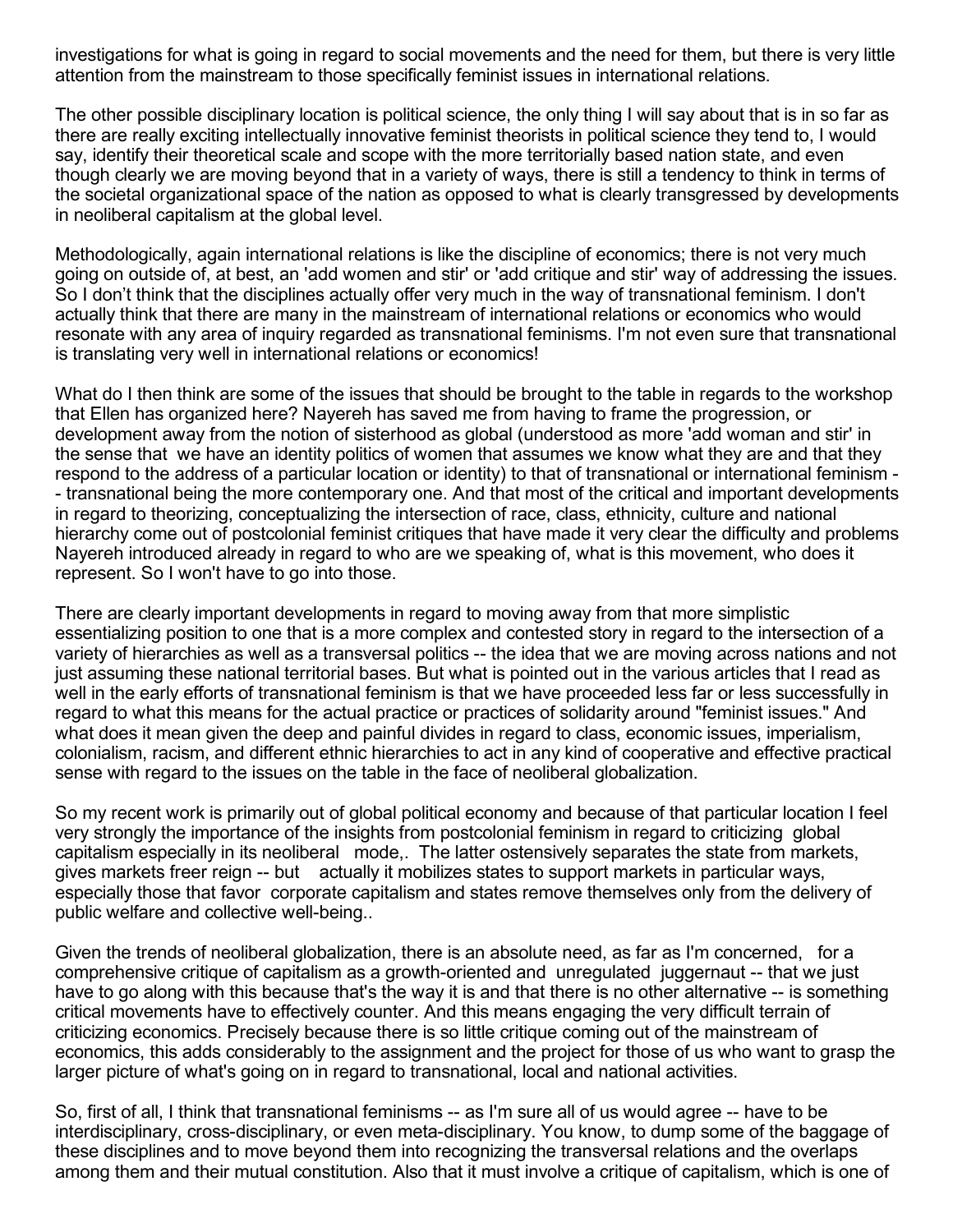the criticisms] from postcolonial and cultural studies perspective. The easy criticism of cultural studies is that it is too cultural ; in fact, in international relations and economics that's a move that should be welcomed -- to become more cultural -- because we have so completely ignored that which is associated with the cultural. Whether cultural studies and postcolonial studies go too far in the other direction and let a critique of capitalism drop out of their analysis, I think depends on the particulars of the analyst that one is examining or the analysis that is being produced.

Certainly the attention to how ethnicity, cultural, race, gender, sexualities, and national location intersect in complicating particular practices are things that have to be within our lens if we are going to have solidarity around particular transnational feminist objectives, programs, policies, and activities. So I think that from my perspective one productive way to reorient our thinking is away from identity attribution of who we are to notions of agency and practice and solidarity around what are we doing, what can we do, what might we do, what might be appropriate, productive, applicable in particular situations and in the context of the multiple hierarchies that cause oppression and that are related to a lack of privilege throughout the planet.

To me, one of the absences identified in the articles that both Nayereh and I researched (by Breny Mendoza and Val Moghadam ; Peter Waterman also has a review recently that is rather scathing is that transnational feminism, international feminist work has still failed to deliver anything in regard to a basis for solidarity on the ground, that the differences that continue to exist undermine the rather romanticized notion that we have all figured out something here and lets just get on with it. That is one way in which we can conceptualize but we need an analytical perspective that addresses the material, the structural, the concrete, the practical, the economistic and the productivist orientations of globalization that generate inequalities and problematize solidarity.

At the same time including and embedding those with the culturaland the more conceptual aspects, is to think about feminization itself as denigration. So we've moved away from women as a category to feminization as a process, to the attribution of characteristics associated with femininity or the feminine, whether that is being too sexual, too naive, too childlike, too irrational, too emotional, unable to take care of oneself -- those characteristics that have been, for a long time, especially in the West, but not exclusively in Western discourse, associated with the feminine -- that allow it to be devalued, devalorized. Particularly economically, so that we have migrant labor, those things associadted with women's work -- which is obviously not just women, but those things associated with women's work -- service activities that are devalued, not deemed worthy of requiring good wage, or any wage at all, that are inseparable from the material conditions in which people of minority status, migrant status, and women themselves find themselves located in the political economy. So I'm suggesting that if we take the notion of feminization as denigration we can begin to identify and specify a number of ways in which material practices are inseparable from discursive practices that devalue those identities, those bodies, those work activities, those activities more generally, those cultural phenomena -- that are characterized as feminine. What is devalued in dominant gendered and heteronormative discourse is inseparable from the material conditions that Zillah Eisenstein refers to as "capitalist racialized partirarchy."

That's where I think we can begin, in some way, to try to tackle very complex issue -- it doesn't resolve them; it's just one among a number of starting points to rethink transnational feminism both materially and [\[8\]](#page-18-7)

<span id="page-6-0"></span>discursively. [applause]

# Maylei Blackwell

Ok, I didn't realize I was being set up as a cultural studies scholar ... that's ok, I'm like uh-oh. [laughter]

So to try to situate myself a little bit -- let me just situate what my research is on and then how I am speaking as a person who is active in transnational feminist circles. I'm a social movement scholar more or less; I work on women of color social movements in the U.S. and I also work in Latin America extensively on the questions of race and sexuality in transnational women's organizing. I've written on the Latin American Feminist Encuentros, and the role of race in lesbian organizing. I work with indigenous women's movements in Mexico. And I bridge three interdisciplinary fields, so when we were talking about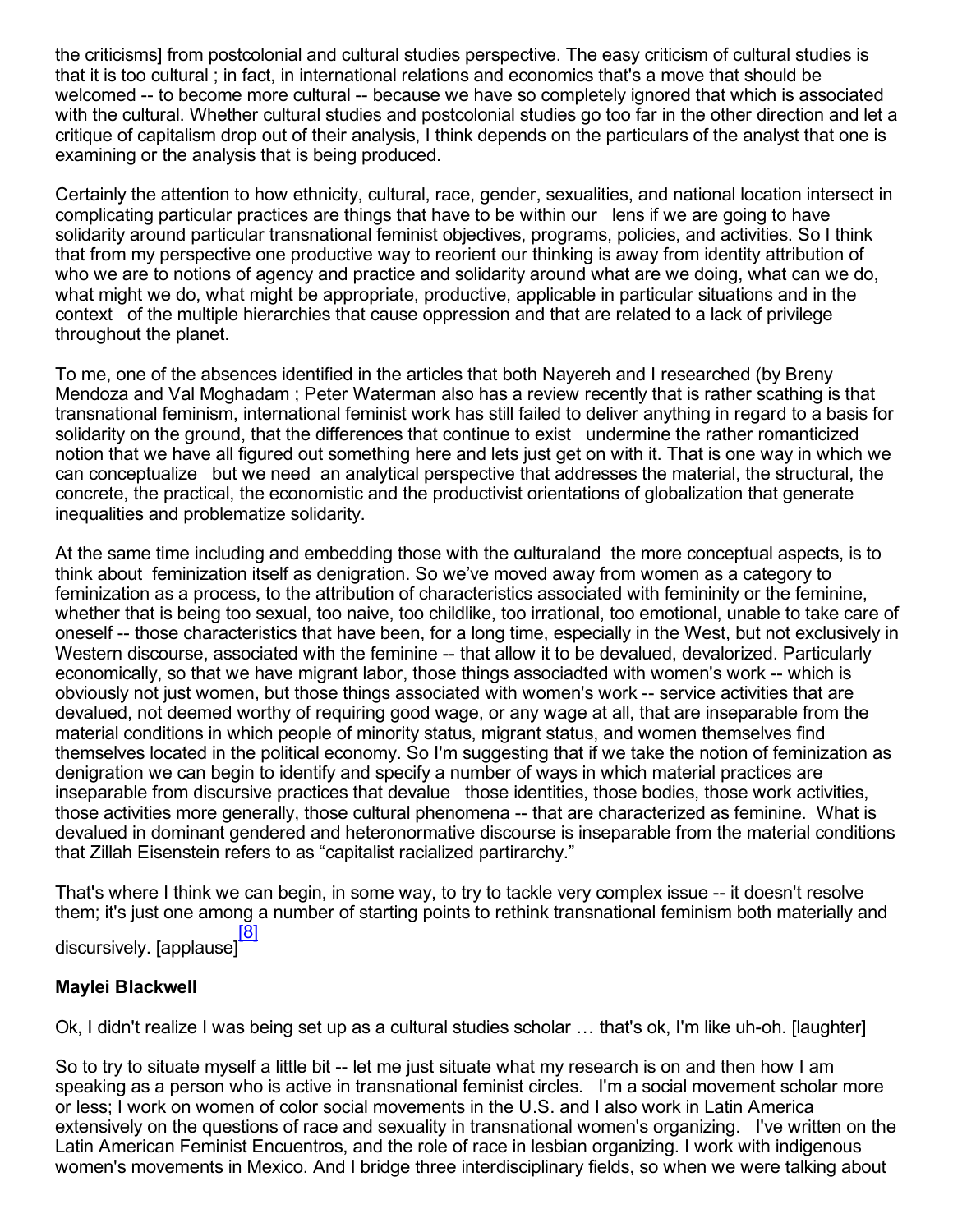disciplines I'm like, well, I can't really go back to -- I'm trained as a historian but I haven't really been there in a long time -- they're like my distant cousins or something -- so I want to try to speak to the three interdisciplinary fields as my disciplinary formations, lessons I think we can take from those disciplines and places I'd want to challenge those disciplines to move a little bit further. And that would be in Chicana and Chicano studies, Latin American studies, and women's studies.

And then just to speak to some of my observations that come from being in different activist and political positions -- currently I am a board member of the International Gay and Lesbian Human Rights Commission so a lot of my thinking around human rights work in the UN revolves around some of that work and also I participate actively in the Continental Network of Indigenous Women.

So, the first question was what do we know about transnational feminisms and what do we need to know? Every question was so big, I was like, 'Oh my gosh' -- so I'm just going to ground it in some things I've been thinking about, some things in my research. I feel like we're getting from a lot of historians and other scholars a deeper knowledge of earlier transnational feminisms, of feminist projects and also a deeper understanding of how this moment of global capital flows of people, cultures, technologies, this stage of global capitalism in general has facilitated new possibilities and challenges of transnational organizing for women.

What I want to do is try to ground my comments in women of color feminism, linking women of color feminism in the U.S. to other kinds of Latin American women's organizing that I work in, as a way to make a bridge that isn't often made. And that's between area studies and ethnic studies, between postcolonial theory and women of color theory; so I'm going to try to walk that bridge and not fall off of it. But I might lose some people, I might lose myself.

Like the conceptualization of borders that the late poet, intellectual Gloria Anzaldua wrote about, I feel like transnational feminisms are spaces of conflict, of contradiction, of contact in which women, women of color, and other marginalized actors, have transformed discourses and spaces that exclude them, i.e. human rights discourse or the space of the U.N., into spaces of possibility and collaboration. But those transformations haven't excluded the notion that those spaces still exclude them or erase them, that there aren't limitations there. I think some the lessons that we take from Gloria Anzaldua is that we transform notions like borders, like spaces of translation and feminist contact, but they're still fraught with violence as well as possibility. And we have to hold all those pieces together.

So to give you an example of some the research I've been doing accompanying the indigenous women's movement in Mexico, what I've seen about what we need to know about transnational feminism is that there are incredibly complex navigations going on among social movement actors and scholars of social movements in transnational feminisms. So before when we used to say, "Human rights discourse, that's kind of a westernized discourse. It's based on the individual rational man," what I'm seeing is a real complex cooptation and transformation of forms of international discourse. And I'm also seeing really complex navigations of multiple scales of power, so when indigenous women feel blocked at the local level, they work at the national level. When they are getting blocked at the national level of their organizing they move to the transnational network that they're building. When they get blocked in the UN Permanent Forum on Indigenous Issues, they move back to the transnational. So they weave in and out of those different, multiple scales of power to try to leverage new spaces, new discourses, new identities, new solidarities. So that's what I'm noticing is these really complex navigations created by both constriction of those scales as well as new spaces that keep opening up.

But another thing that I'm noticing that's been a little bit tricky is the navigation of the limitations of what we'll call rights discourse, and this is in Latin America where the state has largely been ignoring indigenous women's organizing or lesbian rights, for that matter. But increasingly under pressure by international financial institutions or investors, they're making symbolic gestures or selectively co-opting movement discourses.

So the national indigenous women's movement in Mexico is discovering that the only strategy that they can work on is a way to center their autonomy, their demands on the practice of rights and the practice of autonomy, rather than waiting for the state to grant them autonomy. And this is an interesting development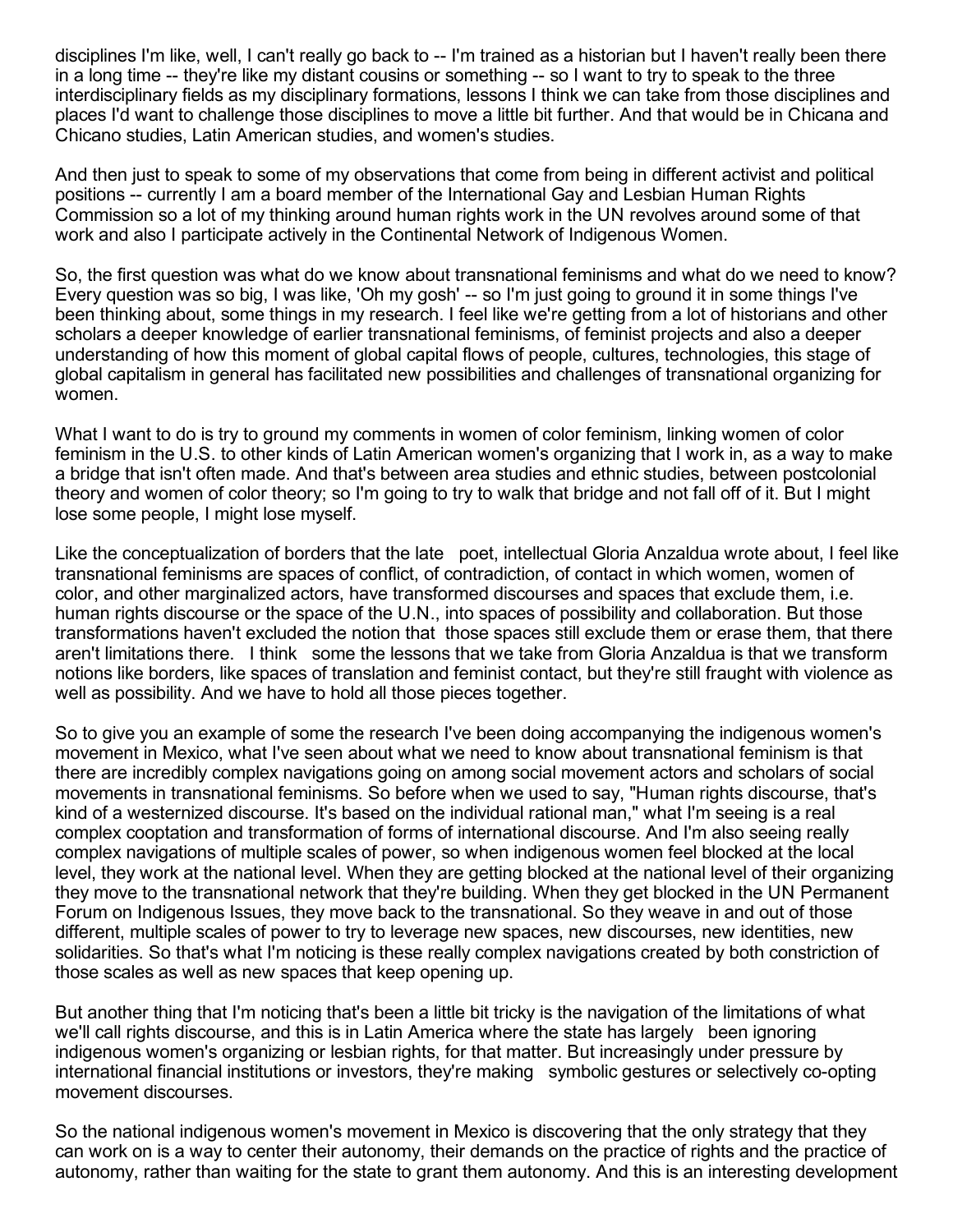in the field that I'm working in because the scholarship in both women's movements and indigenous movements in Latin America have been doing this careful work of analyzing the impact of transnational organizing in the context of the twin challenge that we're look at -- which is NGO-ization, increasing institutionalization of social movements, and neoliberalism.

In the context of neoliberalism, I'm not just talking about this global economic structure that's been referred to as a set of economic policies and practices, but actually state cooption, or kind of a neoliberal state strategy of selectively co-opting indigenous demands or women's demands and then codifying them. And so people are having to figure out how, under the World Bank , in order to look good to the IMF or whatever, they have to, there is a gender discourse. So a lot of movement people are trying to make the distinction between real feminist demands and feminist work and being strategic and kind of the work that happens around what are called gender technocrats. We don't just need a gendered agenda. We need to still be able to control what is a feminist agenda.

So I'm seeing a lot of these really complex navigations and negotiations. And then I'm also looking at a more complex analysis by scholars of -- first, there was kind of a more celebratory tone of the possibilities and challenges of so-called global civil society, in which myself and several other scholars who work in social movement organizing saw how these spaces were actually fraught with unequal power relationships and exclusions along some lengths that have been already talked about -- class, sexuality, race, gender. And how when we talk about who can participate in NGOs, who has access to the international arena, that we have to remember that as much as those are spaces or possibilities of liberation, they're also spaces where power operates. So that what's in a layer of analysis that people had.

But then on the other hand I think that we're tempering more pessimistic views that we saw, maybe about five years ago, that all social movement sectors are just dominated by NGOs and it's completely institutionalized and that's the end of transnational feminism. So we've seen that too and so I think that led to is that I think people were actually looking for authentically local representations of indigenous women or actors themselves instead of realizing that local folks, local are actors always already in global flows. So I think what that meant is that people couldn't walk around trying to look for the authentic other or the authentic local. People had to understand that these were navigations that social movement actors were already making and we could talk about that -- some of you are looking at me like, "What are you talking" about?"

So what I've noticed is more complex navigation by social movement actors but also more complex navigation by scholars who try to map out how discourses are flowing, how people have co-opted them and reinscribed them and then put them out in the world. And then also some more critical analysis on actually where spaces of power are operating and how we can keep being critical of them.

Within women's studies and feminist studies, I think we're also seeing the -- well, the way I see transnational feminism taught is that transnational processes and even transnational feminisms are seen as something that occurs outside of the U.S. and so I think what Chicana and Chicano studies can introduce -- if we put those two in collaboration together -- is that transnational processes are transforming Chicana and Chicano communities at an extremely rapid pace. Transnational processes like immigration, feminization of labor, feminization of immigration -- all these processes are truly transforming communities to be transnational communities, to have transnational families. We're looking at highly gendered practices of transnational motherhood and new forms of political organizing. So I think some of the work that I've been doing around women of color, feminist historiography -- what've I've been learning and taking the tools of learning between the contradictions of these two fields, women's studies and Chicana and Chicano studies, is that we have to figure out a way to position ourselves as already globalized actors and part of a transnational flow as well.

So the way I'm doing this in some of the women of color work that I'm doing, I'm trying to historicize the formation of women of color political identities. People look at it as an anti-racist critique of second wave women's liberation movement organizing or an anti-sexist critique of nationalist models of liberation or civil rights movement. But what's dropped out there is this internationalist impulse that was really at the founding base of U.S. women of color or U.S. third-world women organizing. What I'm thinking about there is how we need to look at how transnational discourses like third-world solidarity become localized.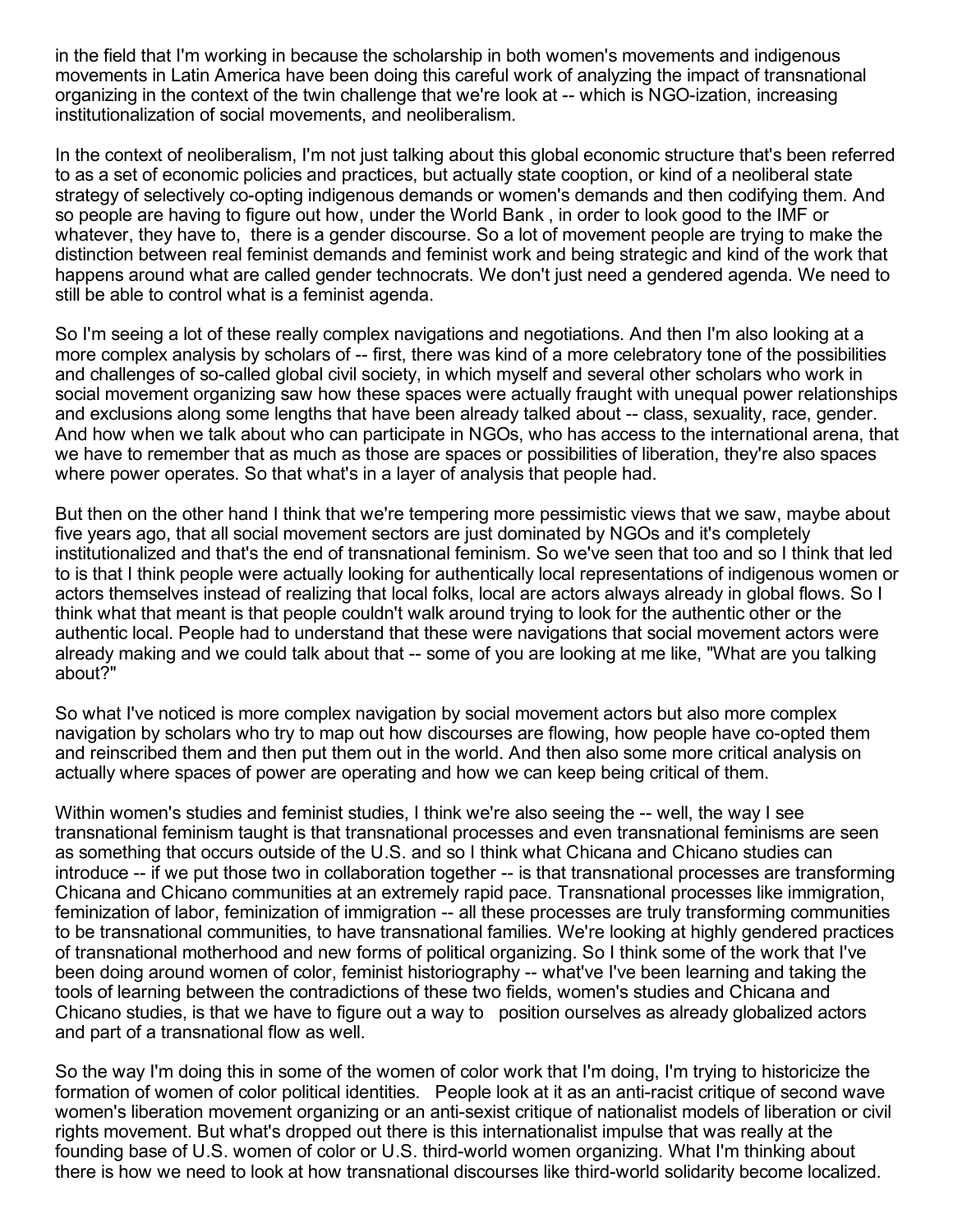So not just how we position ourselves in the U.S. as having transnational flows, not just from north to south, but outside of the U.S. flowing out, but how they flowed in to transform us. So if we look at U.S. third-world women as a political formation that kind of led to women of color as a political identity, we can see that that's a process of transnational identity, transnational solidarity in reverse because that's really the glue that helped us understand ourselves as a gendered formation and a racial formation.

So I think that those are some of the way that these fields can start speaking to each other so that we understand there's alternative, grassroots histories of transnational organizing in the U.S. that helps us link the way that shrinkages in state services or what's impacting communities of color and women of color here in the U.S. is part of the process of globalization. And so I think what one of our main challenges intellectually and politically is trying to connect that disconnect, where we think what's happening here in the U.S. is totally separate from what's happening as part of neoliberal economic global restructuring in socalled third world places. But if you look at it, global economic restructuring is happening to all communities but differently, so we need to look at bridging models that actually make those connections. So I've been doing that in my teaching and research.

I think as far as methodologies, it's introducing new methodologies that make us have to work on the multiple sides of these flows, so not just how we're flowing out and creating new solidarities, but how third world solidarity in the 1960s and 70s, which had its problems, organizations like the third world women's alliance, or radical women's groups used those discourses to organize themselves as women of color, to try to understand themselves as actors who were situated in a global sense of solidarity together. And so in some ways that's really the glue, trying to understand that we're looking at transnationalism or reverse or the localization of transnational discourses I think has been important to think about methodologically in our fields.

And then I think the transformation of these fields and their proper boundaries are in crisis. So area studies has realized that its a construct of the Cold War, and it's starting to realize that people in Latin American studies are doing U.S.-Latino studies, Chicano-Latino scholars are realizing they're doing Latin American studies now. So some of the boundaries of what used to be more distinct have started to shift because people are trying to remap what used to be more nationalist frameworks. Especially in Chicana and Chicano studies -- there is some conflict and shifting uncomfortably, but trying to make the paradigm shift from nationalist paradigms to paradigms that really have the agility to understand globalization and their impact on our communities and then the complex forms of organization that are happening. In several of my classes we have the Binational Oaxacan Indigenous Front come to speak -- they're one of the only political organizations that organize along the migrant stream. So thinking about how new political formations are happening under globalization, new communities because of technology -- I don't think we had this sense before that we had transnational communities, transnational families. So I'm noticing that that's challenging our methodology and even the boundaries between our disciplines.

And then last was the question, what are transnational feminist theories presenting to us as possibilities and also obscuring? And I guess one critique that I have of the way that we're understanding transnational feminism and women's studies is that it seems like there's a larger gap between transnational feminist theory and transnational feminist practice. And so I'm seeing a somewhat disturbing development that I associate with the work that women of color did for a really long time, for decades, trying to make lived experience in theory as a set of conversations, as theories in the flesh. That was a political and intellectual project. It's somewhat disturbing how I'm starting to see when you go to look at how transnational feminism is being taught, it's being taught almost totally at the abstract and theoretical level. So I'm wondering why we're having this re-establishment of dichotomies between theory and experience that kind of reaffirmed – global north as global and women in the third world and women of color as local -- so it's like these same dichotomies -- it's like, "Wait I've seen these before" -- but they were a decade ago, so what's going on that we keep having these same conversations?

So I guess some of the distinctions in my field too that I am worrying about, in women's studies, is the relationship between postcolonial studies and women of color theory because they're very interrelated but they're starting to be seen as distinct and separate. I guess the other part is just understanding the complexity of transnationalism in our lived realities, because I think when you do a lot of political work internationally, folks say, "If you guys in the U.S. could just get your stuff together we'd be doing a lot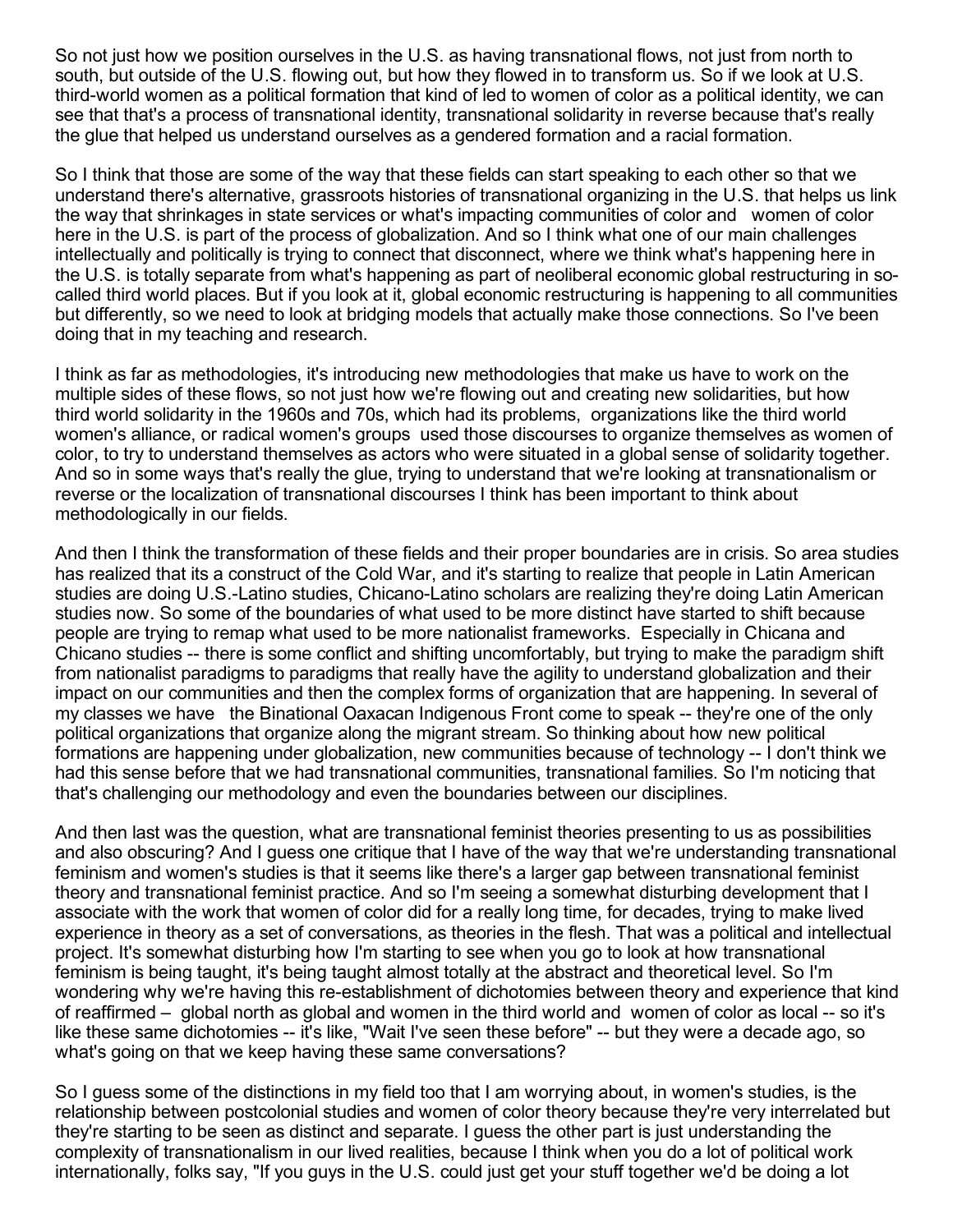better here." And so I think we're really amiss politically and intellectually if we don't understand how we're positioned globally, how we are transnational actors in our daily lived experience, and how transnational processes are -- you know, like every article of clothing on our backs were deeply implicated and imbricated in these transnational processes of sweat shop labor and our consumption practices and almost every aspect of our lives are transnational -- but we need to be able to get a grip on that analytically, conceptually and politically.

Those are some of thing that I as far as transnationalism and what it is enabling is that it is enabling new possibilities of collaboration. I feel like I'm seeing new forms collaboration between feminist scholars. It's an exciting time to be thinking and writing and researching about interconnecting these large, macro processes of global political economy to daily lived reality. And we're in a really exciting time politically where social movements are already doing this work if we can keep up with them. [applause]

## Leila Rupp

Well, it's really unusual as a historian to go last. Usually you have to talk first and set the stage for things. And I have to say that I was -- and I said this to Ellen and I also am grateful to her for bringing us all together here -- that I realized on the way here, driving here suddenly that we should address this from our disciplines that I was going to address it from the discipline of history, which is what I was trained in and what I have done for a very long time but I'm now in women's studies and I could have, in fact, addressed from the perspective of women's studies. So I'm glad that I didn't because this will add something that we haven't heard anything about much so far.

And I thought I would actually start by saying a little bit about how I got involved in doing research on what I have always called the international women's movement because that's what the women in the organizations involved called it -- and I actually would like to have a discussion about the language between global, international, transnational. I realize that there are lots and lots of debates about the use of these different terms. One of the ways that I dealt with it in my own work was simply as writing narrative it gets boring if you say international all the time so I actually tend to use them interchangeably in ways that would really give social scientists the shivers, I think. But the interesting thing is that these organizations were called international and when they talked -- these organizations I studies were technically open to women all over the world, but they were actually made up of European and American women who were. trying to expand the boundaries of their organizations and becoming truly global, that was the term that they used. So just some points about vocabulary.

My own background was in comparative women's history, American and European history, and one of the things I found right away when I was finished graduate school and looking for a job -- I hadn't noticed this before -- the discipline of history is completely structured around the nation state. Even for periods before there was such a thing as the nation state. And so it's one of the reasons that it's very difficult for historians to think about things transnationally.

First of all, it was difficult for me to get a job because I didn't fit into any of the categories, except women's history -- thank God for women's history. But in addition to that there's really very little attention given to transnational relations of any kind. For example, there are no, as far as I know, there are no recent studies of the League of Nations as a transnational organization. An incredibly important topic, that it's just hard to believe nobody has written about since the 1950s. Even the history of what's called international relations or diplomatic history or actually now the more progressive term is international history in the field of history -- traditionally it always really dealt with foreign affairs from the perspective of one country. And the people doing this work have now really realized that actually it's better to look at both sides if you're talking about a relationship -- and they're actually learning languages and going to archives in other countries and that's all really good. But that's very new. Foreign relations was always just what the United States did to the rest of the world, primarily. [laughter]

So I had this funny background and I read an article that was in the first edition of the first European women's history textbook, *Becoming Visible*, by a historian named Edith Hurwitz called "The International Sisterhood," which actually goes back to the whole point about the concept of sisterhood and global sisterhood. And it was the first time I had ever heard about the international women's organizations that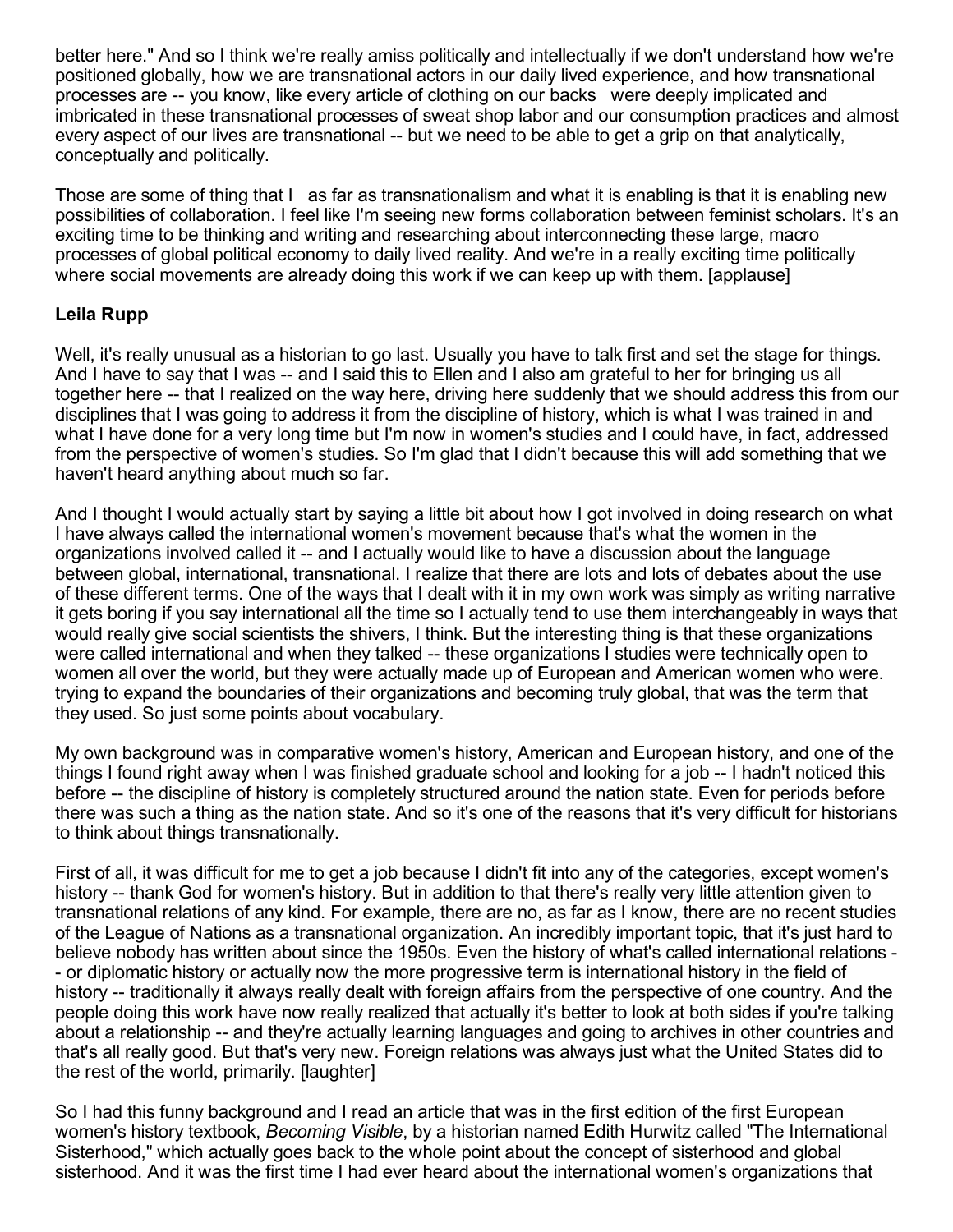she was writing about and it was a pretty superficial piece based on not a lot of research but to me it just opened up the whole world to know that there were actually international women's organizations starting in the late 19th century. So that's really how I got involved in doing this. I decided to do a study of the international organizations themselves and I ended up looking at the three major international organizations that were technically open to women from all around the globe, even though they were primarily Euro-American dominated, at least in the beginning. So they started in the late 19th century and I went up through the Second World War and then a lot of things changed after that.

So the question: what do we know about transnational feminism in the field of history? We know about the history of transatlantic connections among women starting in the mid-19th century, Bonnie Anderson has a

<span id="page-11-0"></span>book called *Joyous Greetings* on what she calls the first international women's movement. [\[9\]](#page-18-8) My perspective is a much more social movement perspective so I wouldn't call this a movement but it's about transatlantic connections among a group of women who were reading each other's work, responding, meeting, and so on. And actually quite a radical movement that kind of peaked in the revolutionary year of 1848.

<span id="page-11-1"></span>And then there's also a book by Margaret McFadden called *Golden Cables of Sympathy* which deals with all sorts of transatlantic connections among women -- not just feminists, but women travelers and all sorts of people. [\[10\]](#page-19-0) Then there are studies of international organizing. My book in that category as well as a number of other studies of particular organizations: Mineke Bosch on the International Women's Suffrage Association; Ian Tyrell, Australian scholar on the World Women's Christian Temperance Union and some other works of that kind. [\[11\]](#page-19-1) Also, there is some work on regional organizations, such as the Pan Pacific Women's Association, the Inter-American Commission of Women. And also studies of national participation in international organizing. For example, Margot Badran's book on Egyptian feminism deals really, in a very important way, with the issues of Egyptian feminists' involvement in the international [\[12\]](#page-19-2)

<span id="page-11-3"></span><span id="page-11-2"></span>organizations.

Or national participation from a kind of international or transnational perspective. Antoinette Burton has written about the British women's suffrage movement in connection with the Indian women's suffrage movement, and then gone on to write about other kinds of connections between Indian and British women. [\[13\]](#page-19-3)

<span id="page-11-4"></span>There are also some biographies of women involved in the international women's movement. There's a book about Ransom-Kuti in Nigeria, Mineke Bosch has a new biography only in Dutch at this point of Aletta Jacobs, a very important Dutch feminist involved in the international movement. Then there are comparative histories and actually Ellen's work on suffrage, I would put both in that category and she's looking at the international organizations but really trying to look at suffrage as a transnational [\[14\]](#page-19-4)

<span id="page-11-5"></span>phenomenon. And I think that's really important work.

There are also studies of feminist thought in cross-national interaction, so comparative or regional or even broader histories of feminist ideologies. And then there are comparative histories of such things as maternalism, protective legislation -- some work, although this is another direction I think we need to have more on, the trafficking [of] women, for example, that look at things cross-nationally.

So that's kind of what we do know and I've kind of made it sound like a lot but there isn't really that much. It's still a very limited amount of literature that we have, so I think that there's quite a lot that we need to know. We need to know a lot more outside the transatlantic world, and of course one of the problems that we encounter are the problems of languages, of sources, of getting to sources. And so that makes it somewhat difficult. I have a student who wrote her dissertation on interactions between Western and Middle Eastern women in the international women's movement and she learned French and Arabic to do the study, and obviously it took a pretty long time. But that's the kind of work that we really need, where

<span id="page-11-6"></span>we're really moving outside that Euro-American world. [\[15\]](#page-19-5)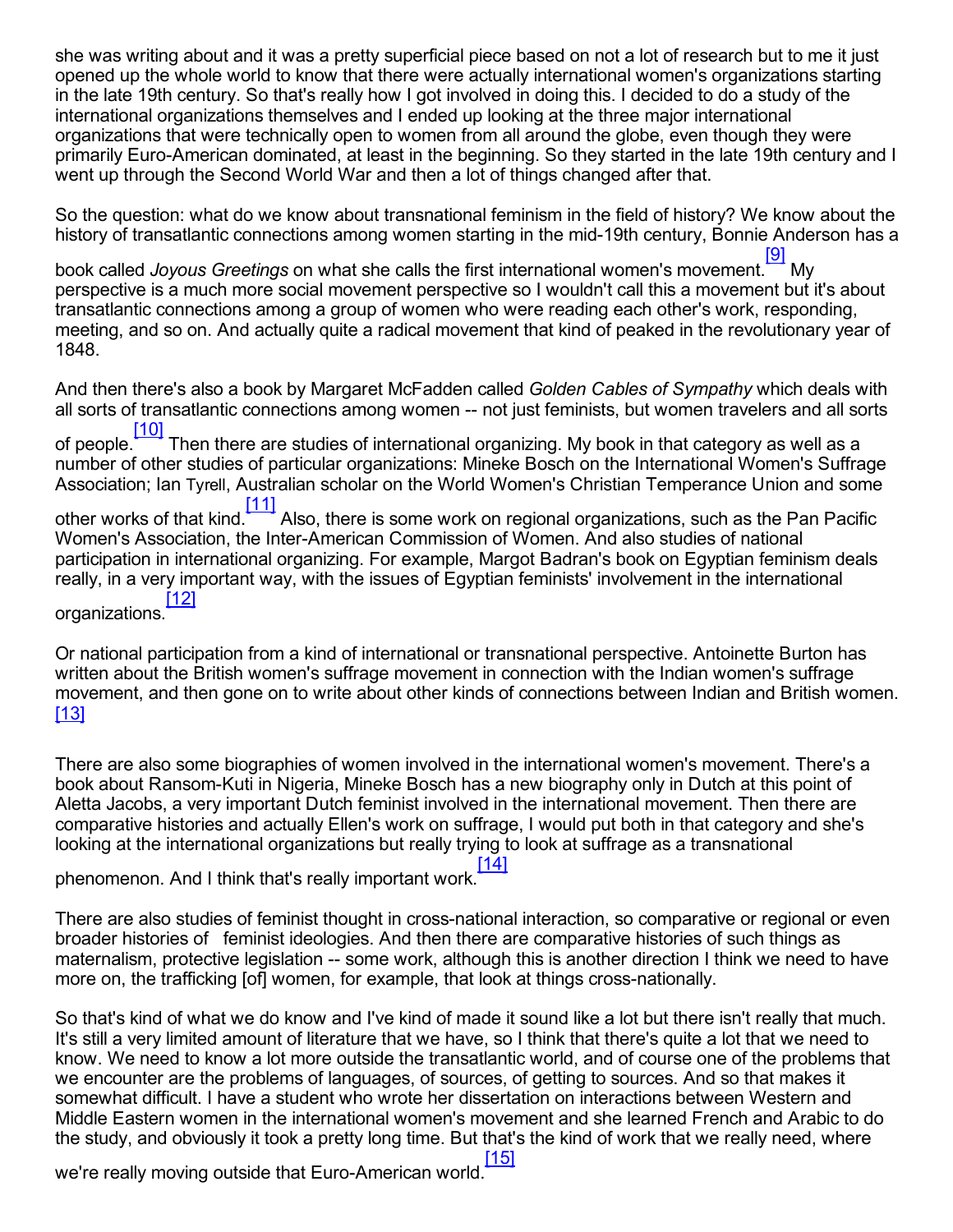We also need to know a lot about other kinds of organizations. And I have to say that my focus does tend to be on the organizing rather than sort of transnational feminist thought. But for example, there's a very interesting organization called the Women's International Democratic Federation, which was founded out of the leftist French resistance movement after the Second World War and became a really a Sovietdominated organization, technically, although I think the women involved in it had their own agendas. It became -- it still is actually, I think -- the largest international women's organization in the world and I one time thought I was going to write a book about this, called *The Women's Cold War*, because what happened is it really competed with the traditional women's organizations around organizing in the third world, and so a lot of the third world countries belonged to and participated in the Women's International Democratic Federation. We know almost nothing about it. And again there are some language issues involved in that but the archives, as far as I know, they were in East Germany -- they're in Berlin -- and it's an absolutely wonderful topic.

There's also an organization that was founded in the early 20th century called the International Council of Women of the Darker Races, which was founded by African American women and attempted to bring together all women of color throughout the globe. It didn't really take off but there were some conferences in the Caribbean that did have some kinds of interactions and again we know very, very little about it.

And then about socialist women's organizations, we don't know very much about those at all. We also need a history of women's activism in the United Nations. We know very little about how what was going on before the Second World War fed into what was going on after. And where all of this came from. There's a whole history there, I think, that we need to know and I think we really need to know contemporary transnational feminism, which everyone has been talking about in very interesting ways, what kind of connections there are to earlier forms of activisms.

And one of the things that Ellen has written about, and I've commented on as well, is how when we look at the women's movement or women's movements transnationally, when we look at suffrage transnationally, you have to rethink the whole question of waves. Not so much that there are waves, but that the waves are not all happening at the same time in the same place. So what struck me in the organizations that I looked at is that in the period that we think of as the decline of feminism in Europe and the United States, after 1920, that's when feminism and the women's movement is taking off all over the world. So, we really have to think about those kinds of issues.

The second question about methodology and approach -- I always think about one of my very stodgy colleagues at Ohio State who always told graduate students when they were asked about their methodology to write, "I used the standard historical methodology." [laughter] Because in fact we never talk about it in history, we just go to archives, we read documents and we don't really think about what it is that we're doing.

But the one thing I want to say about that is that it seems to me that there are two very different approaches to looking at transnational feminism historically. One is to do original archival research, which I think is very important and we need a lot more of but that obviously and immediately limits the scope of what you can do. You cannot go to every archive in every country in the world to study everything that ever happened. So even, for example, my own work where I was looking at these organizations I used the organization documents but they still tended to be pretty dominated by certain kinds of countries and then to get more stuff I went to places like Paris, Berlin and Amsterdam where I could read the languages that were going to be in the archives. So I tried to get a perspective on things but we're still missing what was going on from countries that were not either as integrally involved in those organizations or countries where people were corresponding with people in other countries not in one of the official languages, which were always English, French and German.

So that's one kind of strategy. And the other is to do syntheses of existing secondary works, which also requires language competence because if we only read things in one language then we won't necessarily get everything. But that's another approach that I think is possible because there's a lot of good work out there in national organizations and we could kind of bring those all together. And what all this makes me think of is how much more we should be thinking about collaborative projects -- organizing people in all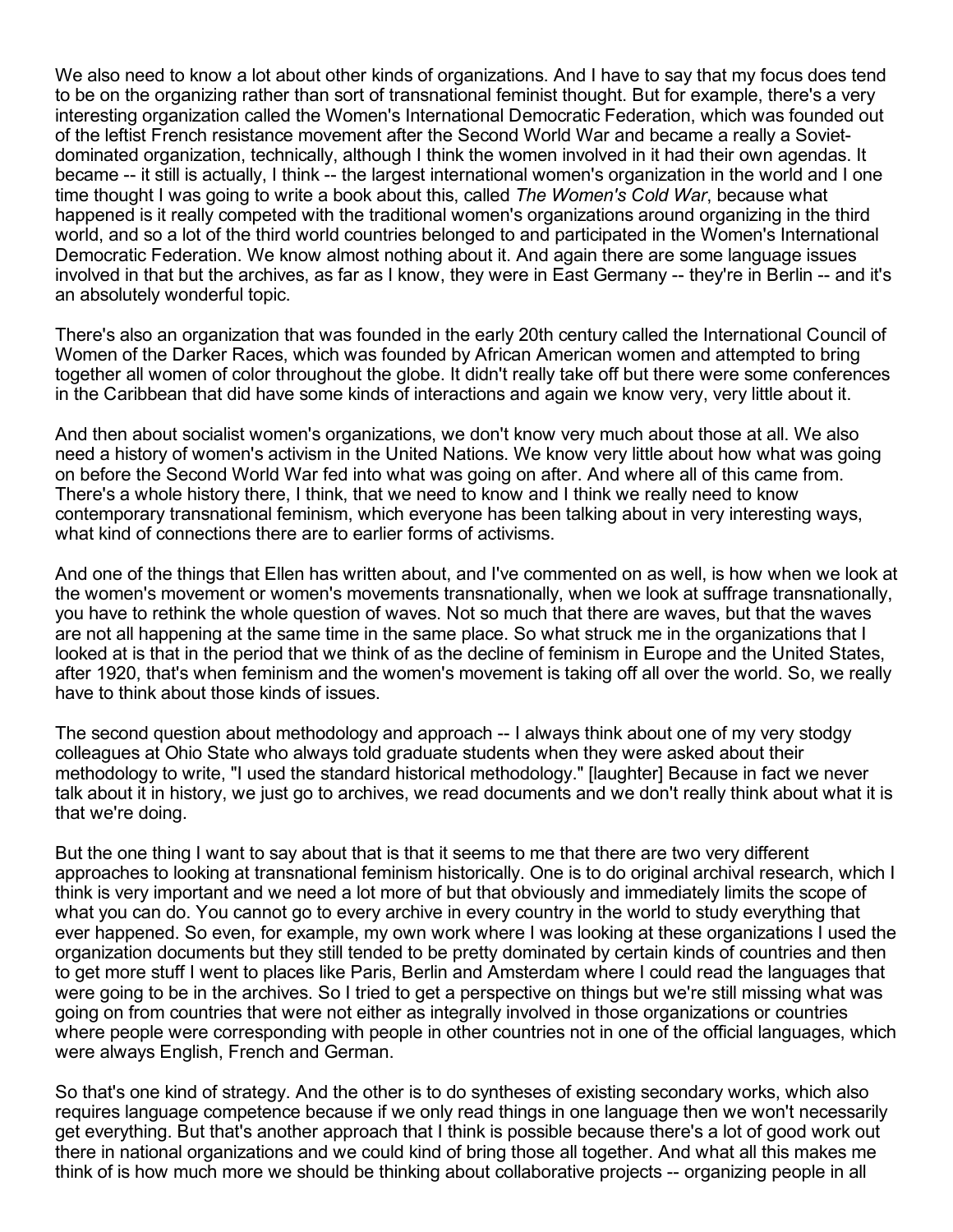different countries to be focusing on a particular topic, a particular organization and I'd love to see something like the feminist response to the trafficking of women that starts in the League of Nations in 1920s from really multiple national perspectives. So that's one question.

The question of how the field of history deals with intersectionality -- I think what's really important is to be aware of the way that transnational organizing was exclusionary, often involuntarily exclusionary. So the ways that decisions were made about organizing, the obvious one is always, and this is still true, if you have to travel to go to conferences to be a part of a network or an organization, you have to have resources. What was true for the organizations I studied, you either had to be wealthy or you had to be such a prominent worker if you didn't have the resources yourself, in your national organization that somebody else would pay for you to go. So the question of finances is an obvious one, but then of course there are a million other ways that organizations are exclusionary.

I think its important to be aware of that and of the way that global power relations and now, in the contemporary context, the phenomenon of globalization has an impact on feminism and women's movements. And so I think those are the most important things to think about.

In terms of the relationship between scholarship and contemporary transnational women's movements, it seems really clear to me that the flow in terms of history is from contemporary movements to the scholarship. That people wouldn't even be really interested in the topic if we didn't have contemporary transnational feminism. That it's what makes us think about the topic, it's what makes us think about the pitfalls and the problems and I think that's really important. Whether there's a return flow is kind of an interesting question. I brought this from the International Alliance of Women, which started as the International Women's Suffrage Alliance, and they had their 100th anniversary in 2004 and the Dutch secretary sent me this anniversary edition that they put together on the whole history of the organization because she read my book, which I thought that is so exciting, that somebody who's still involved in this organization. So I don't know whether there's a flow back but I hope that there is.

I guess the thing that I think history has the potential to contribute is that by studying the past of transnational organizing, it's very clear about the pitfalls. It's very clear about the ways that women from the Euro-American world practice what I call feminist Orientalism, and I mean that not just in terms of the Middle East or Orientalism in a narrow sense, but really in a very broad sense in terms of the way that they thought about the world. The way that they constructed organizations that involuntarily excluded a lot of women, the notion of feminist imperialism in terms of both thinking and practice. So those are the pitfalls. The question that remains for me is whether we have answers to those, whether looking at the pitfalls, looking at the problems, and looking at the possibilities gives us answers for how to organize better. [applause]

### Ellen DuBois

Well, I just want to say, I think many of my premises were wrong but somehow the effect was fabulous. I think these premises about disciplinary distinctions -- I think everybody brought a different perspective but the perspectives are related to each other and it's clear that the discussion that we have is through our capacity to draw on different traditions and bring them together in an interdisciplinary practice. We have about a half an hour left, certainly before Nayareh has to leave, so I want to suggest a slightly altered way to go ahead. I want to give the participants a chance to respond, if they'd like, to each other, and then go to the audience. So, does anybody have something -- ok they have nothing to say? [laughter] Ok.

Blackwell I might have something to say in a minute.

**DuBois** So I think we'll open it up ---- so who's ready to plunge in? I can see that nothing that anybody said stimulated any thoughts.

**Q** The question that I was thinking about, and I want to thank you all for participating -- it's such a beautiful day, there's all sorts of things you could do outside -- but I was glad to hear the word inductive, that is you start from the movement and then go to the theory because that's sort of my theoretical orientation and therefore what happens is you then demystify some of the things for women on the ground, which is what I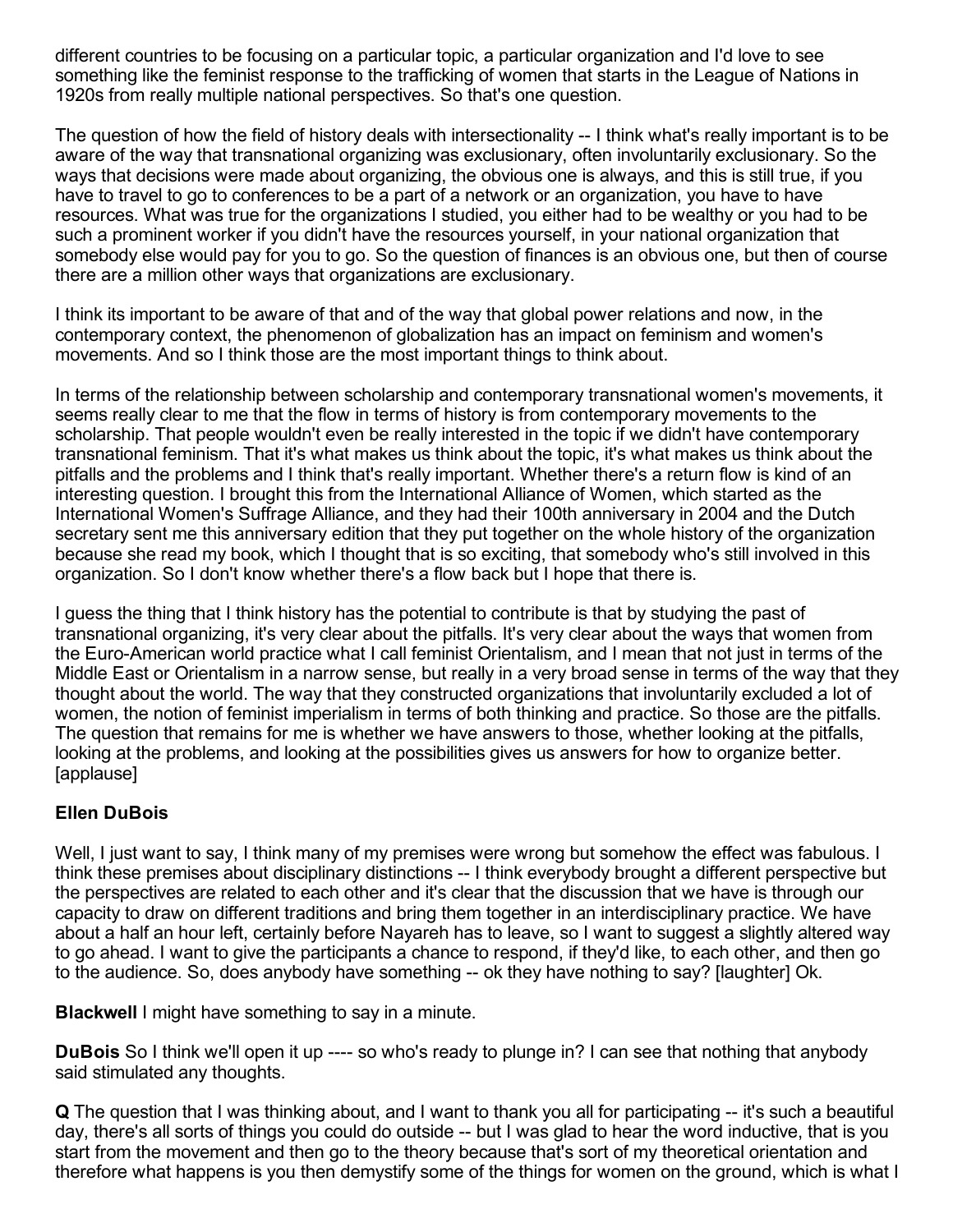would like to do. At any rate, one of the things I couldn't quite figure out, and perhaps you can help me with this, I remember hearing that the work I was doing, which had to do with violence against women, was not important for women in the South, that this was a bourgeois American thing. And then I wasn't sure -- what did I know? I thought, maybe they're right? So I went to an enguentro in Buenos Aires -- I don't know how long ago, but some time ago, and all they were talking about, on all the bulletin boards and stuff, was battering. So the question is -- this seems almost like a universal, that wherever you go, women are concerned with certain forms of violence, particularly battering -- how would that work out into what I've been hearing here?

DuBois That was Pauline Bart, and from now on I'm going to ask you to say your name. Kathy?

Q I'm Kathy Sheldon and my own work is on African women's history, so I wanted to actually not have a question but add a couple of comments about African stuff, which was, except for a couple of comments from Leila was really absent from this discussion, and think that's a shame really. One thing I appreciate is that Maylei commented about the growing intersection between Latin American studies and Chicano studies and I think that African studies has had a very different trajectory, that pan-Africanism has been a major factor in both African studies and African American studies and the cross fertilization has been really important, including for women. I think that's one example that can be seen having a much longer history, perhaps, of this kind of going back and forth between North America and other parts of the world. I'm never sure what to say -- third world, developing world -- you know how these terms are not right anymore but we haven't really found a good one to replace them.

I wanted to mention that there's a very good book out -- this a different topic slightly, but still in Africa. Margaret Snyder and Mary Tadesse have written a book about the women's movements within the UN in Africa. So it's looking at what Leila was saying is missing, this study of women in the UN. It's a very good

<span id="page-14-0"></span>book but it really just focuses on African UN women's stuff. [\[16\]](#page-19-6)

**DuBois** This is reminding me -- we're going to compile a bibliography and put it on the web.

Sheldon: And then I just had to personally respond to Leila's comment that as historians we don't look at methodology, because I just got a book this week that I have a contribution in. It's a book of methodology and African history. It's a huge book -- it's got about twenty essays -- but my essay is specifically on writing about women in African history and it looks specifically at the kinds of methodologies that we've had to use. Africa is a little bit different problem because there's such a limited set of documents. I mean going to the archives is not what we do when we're doing African women's history because there's very little there, but I have an essay in that book that talks about the kinds of methodologies that we can use to try and

<span id="page-14-1"></span>learn about African women, their history and social movements and all kinds of things. [\[17\]](#page-19-7) So, sorry I don't have a question but I just wanted to add that because I thought it was important.

### DuBois Others?

Q I just have a quick question. A few of you raised this issue, or this question around global media and global media access and I was just wondering if some of you all could speak to -- Dr. Blackwell spoke a little more directly to it -- around questions of access, questions of technology and I'm just wondering how that might inform building a transnational movement or in what ways your research has addressed that or not addressed it.

DuBois Ok, I think we'll stop on these three and then get another three. So, who would like to respond to any of these?

Blackwell Concerning the question about violence against women , there's been research by two political

<span id="page-14-2"></span>scientists, Margaret Keck and Kathryn Sikkink, and their book is called *Activists Beyond Borders*. [\[18\]](#page-19-8) They map out how the international women's movement has used what they call frame alignment around human rights discourse, to align all these struggles for violence against women. So, all kinds of battering,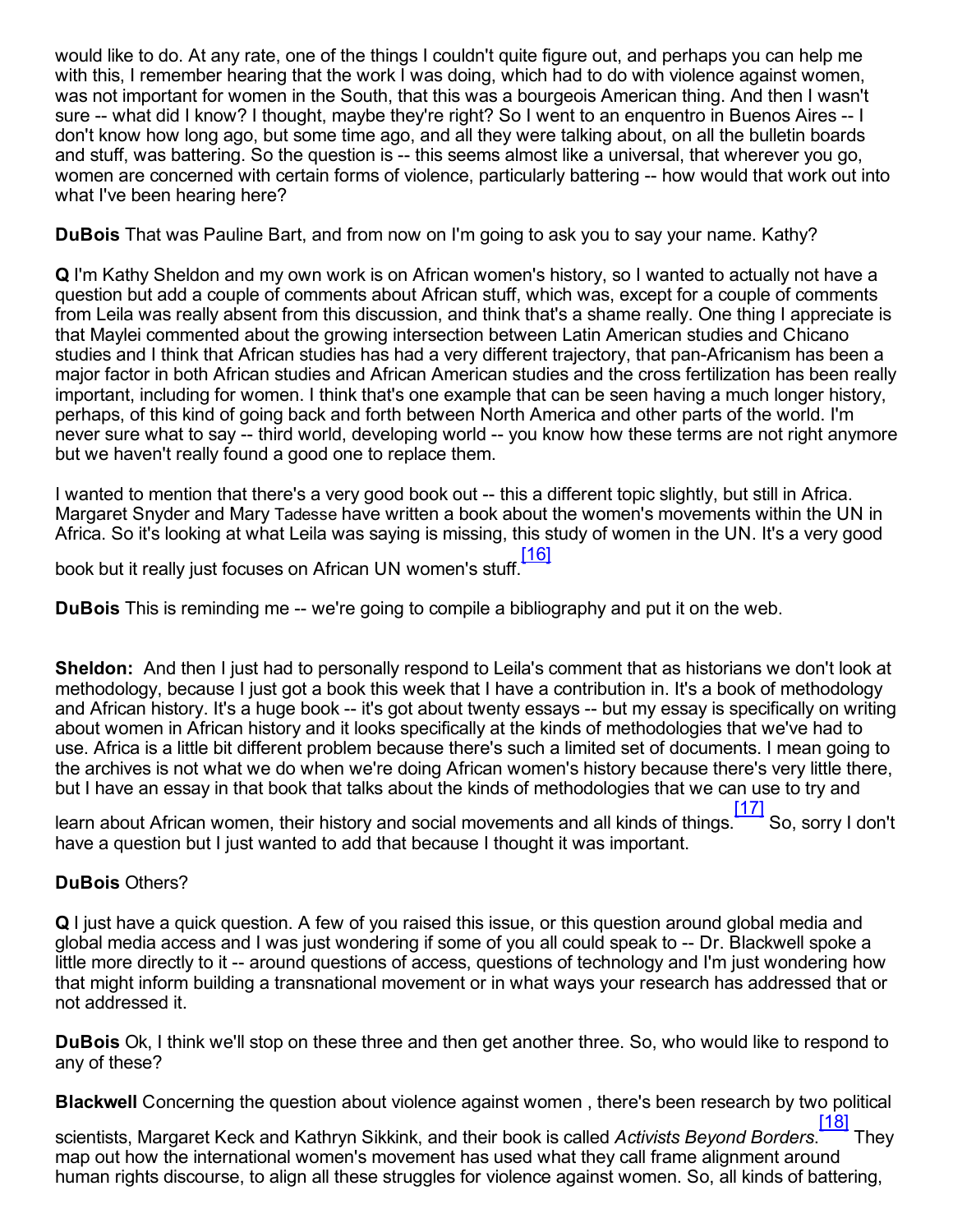rape, militarization -- I mean, every kind of violence you can think of around the framing of international human rights. And so they have a pretty rich chapter on its pitfalls and its successes and how it's been aligned really well to create an international movement, or at least an international framework in which people can talk about the multiple forms of violence that women face in a shared conversation. Part of what I was saying in my talk is trying to pay attention to the way movement activists are revitalizing and coopting and reworking discourses like human rights and navigating the complex structures of the UN and making them their own. Because they could be this abstract set of rights, but it's how people are actually utilizing them and creating them as a norm -- and sometimes it backfires. Sometimes in local communities it's like, "Well that's a foreign idea," so sometimes it doesn't work. But in a certain way it has at least created a global framework in which to have a conversation about violence against women.

Tohidi I totally agree with Maylei about this and about the importance of human rights framework. In many countries we don't have that luxury of even looking at the shortcomings of the human rights framework. That's the only thing that internationally we have there to use, to build coalitions around. And violence is an issue that, at least as far as women in the Middle East are concerned, is a subject that is the most unifying issue, around which most coalitions that I know of have been built. In Iran, for example, it is a less politicized issue. Something that is not as politically dangerous to address. They don't necessarily address state violence, although they talk about it, but Iran's violence, domestic violence, all sorts of violence -- and they use also the UN definition of violence, which is still useful -- and they make coalitions. The first open rather massive demonstration that happened last year in Tehran during International Women's Day was about violence against women, although that demonstration itself was violated. It was attacked by some vigilantes. But they have realized and there has been debates that that is the most important and less politicized -- that we can agree on and can build coalition, not only at the local level, but also at national and international, transnational levels.

Rupp I just wanted to say that the issue of violence was one that the international women's organizations dealt with in the early 20th century, and they actually saw it is as one of the kind of bonds of womanhood, as they would have put it. That they saw this as something that women experienced in different contexts. At the same time, I think a lot of the kinds of reactions that you're describing -- you can see the ardency of that as well because it was an issue very fraught with nationalism and racism so that it depended, especially the question of rape in wartime, could be used in very nationalist ways, was used in very racist ways. That was a real issue for the organization.

Peterson Let me start by saying something about the Africa thing and then something about the violence thing. I think it's a very interesting point and I don't know how to generalize for this, but if you look particularly at the post-UN, post-45 period, we use global as if it's a monolithic thing. But different parts of the world come into discourse about women's issues at different times under different rubrics. So in the 1960s, when the name of the game is international development, which is something that's completely flooded with Cold War stuff going on and which is particularly embedded in the United Nations context, Africa was where it was at. The Commission on the Status of Women concentrated on Africa. Now it seems to me in the age of globalization, and particularly post-Cold War, it seems to me that first Asia came into view with this sort of development of particularly Southeast Asian economies. And then, of course, the Middle East has come into view in the in the 21st century. So I do think that different parts of the world draw attention at different times in different historical contexts and in different international political discourses. So we have to sort of read through those in order to be able to make all of these things talk to each other. It is . Let me just leave it at that.

Tohidi On the one hand, you know the global media has been helping the cause of women and feminists, and expansion of feminist discourse and feminist consciousness. But on the other hand, because it has been controlled, almost monopolized by western powers, it is always a source of suspicion and not very reliable source. Sometimes it induces or produces backlash rather than helping. There are attempts to create alternative media. There is increasing effort in this regard -- I'm not talking about medium like al-Jazeera that have been created in the Middle East, for example -- but I'm talking about women who are trying to create alternative media. There's a growing number of webloggers, Internet journalism in different languages. Interestingly, in a country like Iran which has a very repressive government and also an Islamist one, proportionally speaking Iranians are using weblog and the Internet extensively -- I think they are either the third or fourth one in the world -- there has been a huge emergence of interest in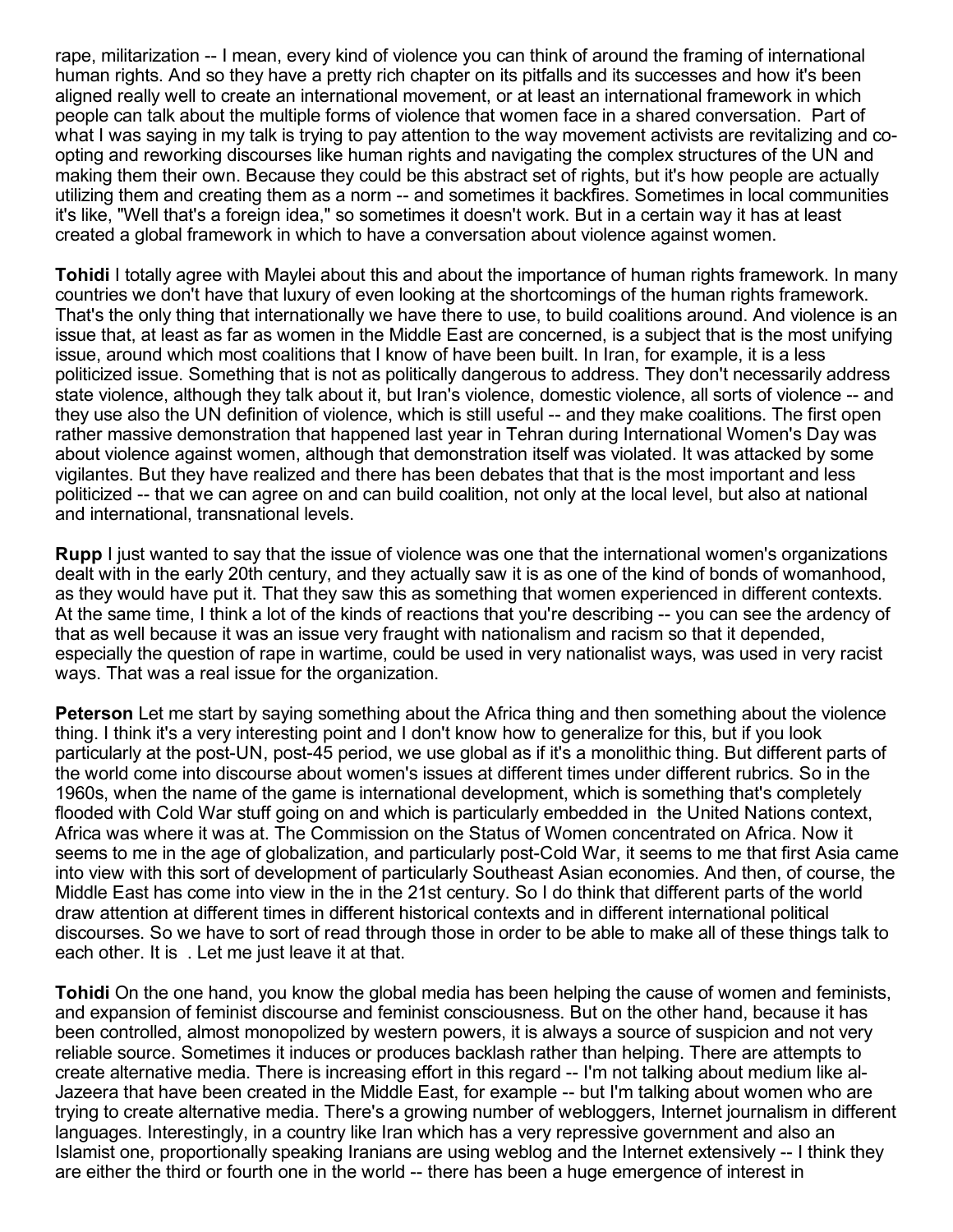weblogging, as if the Internet has become the space for communication, for free exchanges of ideas and also for self expression. If you read some of these weblogs, you see how free they are and how intimate and how they are redefining, for example, sexuality. They talk about everything, and how personal they are. There are all sorts of weblogs and Internet journals which are just opposite to what the Islamic ideology was trying to construct about womanhood and manhood and the sexual relationship and sexuality. So that's why media is very important but unfortunately, because of too much -- how you can say that – "mediazation" of struggles, those struggles that get international, global media attention gain precedence and privilege over the ones we don't hear about. So we keep hearing about terrorism, about all the negative aspect of what's going on in Third-world countries, but we rarely hear about the important, local struggles that are taking place, which will hopefully and are more likely to result in profound changes from below and bottom-up democratization. We don't hear much about them because they don't get the global media attention. So that is the dilemma. Those very sensational stories get the global media attention, but not the one that you need to be patient about. They are not very sexy or sensational.

Rupp I think just to add to that that maybe it's important in trying to walk through the question, the implication that distinguish between media -- in which case I think many of us assume we're talking television and the kind of public media that are very much controlled and dominated not just by the West but by elite interests as in reflect in corporate capitalist, patriarchal and western imperialists. It's not all of the rest really. Right now it's pretty much the United States imperialist project that is determining a militaristic, anti-terrorism rhetoric that you hear. So there's the media and their control domination by particular interests that are the intersection of a variety of hierarchies, and then there are the technology as in the Net, which is a much different situation in regard to the political economy of it. So in so far as the Internet still reproduces the differential access that is reflected in, you have to have a computer or you have to have electricity, or if you don't, then it reproduces those particular class in geopolitical dynamics and gender ones as well. But there is some difference between who controls what's being mediated, publicized, and who has access to communication more generally, which clearly affects movements.

Blackwell Well, I just wanted to comment on the media question really quick. I think actually that media and culture is really, really critical to transnational flows and transnational feminism because it's providing alternative ways of hooking in. You'll see, as much as the U.S. is a cultural imperialist dominant world megaforce in bad ways, it's interesting that you'll see Palestinian hiphop, hiphop from South Africa, feminist hip-hop from all over the globe. So that people actually -- and this is a more cultural studies approach -- take those cultural flows and rework them and then put them back out. It's important to think about how people do that and rework film genres and cultural flows and there is an alternative media, an alternative cultural movement. And then some of the stuff around gay and lesbian organizing is real important exchanges between the Chicana lesbian feminists and Mexican lesbian feminists on digital artist, Internet work -- you know, it's happening. And then the unevenness is an important thing -- not just about technology but about the means and modes of representation. So I always tell my students, because they have this idea that the Zappatistas were this post-modern revolution in indigenous folks who are in the highlands typing away on the Internet [laughter] -- or the intergalactic network as it was called -- but that's a solidarity effort, that that whole Zappatista thing was around solidarity work. But even having said that there are uneven flows of access to the Net and technology, I work with indigenous women organizers who organize in the highland and come into small towns where there's one phone there. And they'll get online to send you an email. So even as hard as it is to have access, people do realize that email and Internet are essential tools for organizing.

### DuBois More questions]

Q Hi, I'm Sondra Hale, anthropology and women's studies. First I think, great panel, so I thank the five of you. Well, I don't know how to ask this question, but I'm really troubled about the critique of international feminism, post-colonial studies and so on, being partially responsible or attempting to or resulting in the erasure of women of color feminist theories and activism. But I'd like to be able to account for more than we have. I mean, Maylei goes some direction and being able to describe it for us and analyze it and so on, but I'm trying to look at some of the causes, especially considering that many of the global south theorists they're women of color also. So what are we seeing? Are we seeing a class issue? Are we seeing an international class issue? Say, if we look at the class of the subaltern theorists, or we look at the class of the post-colonial discourse theorists, certainly we're dealing with upper-class academics, but is this the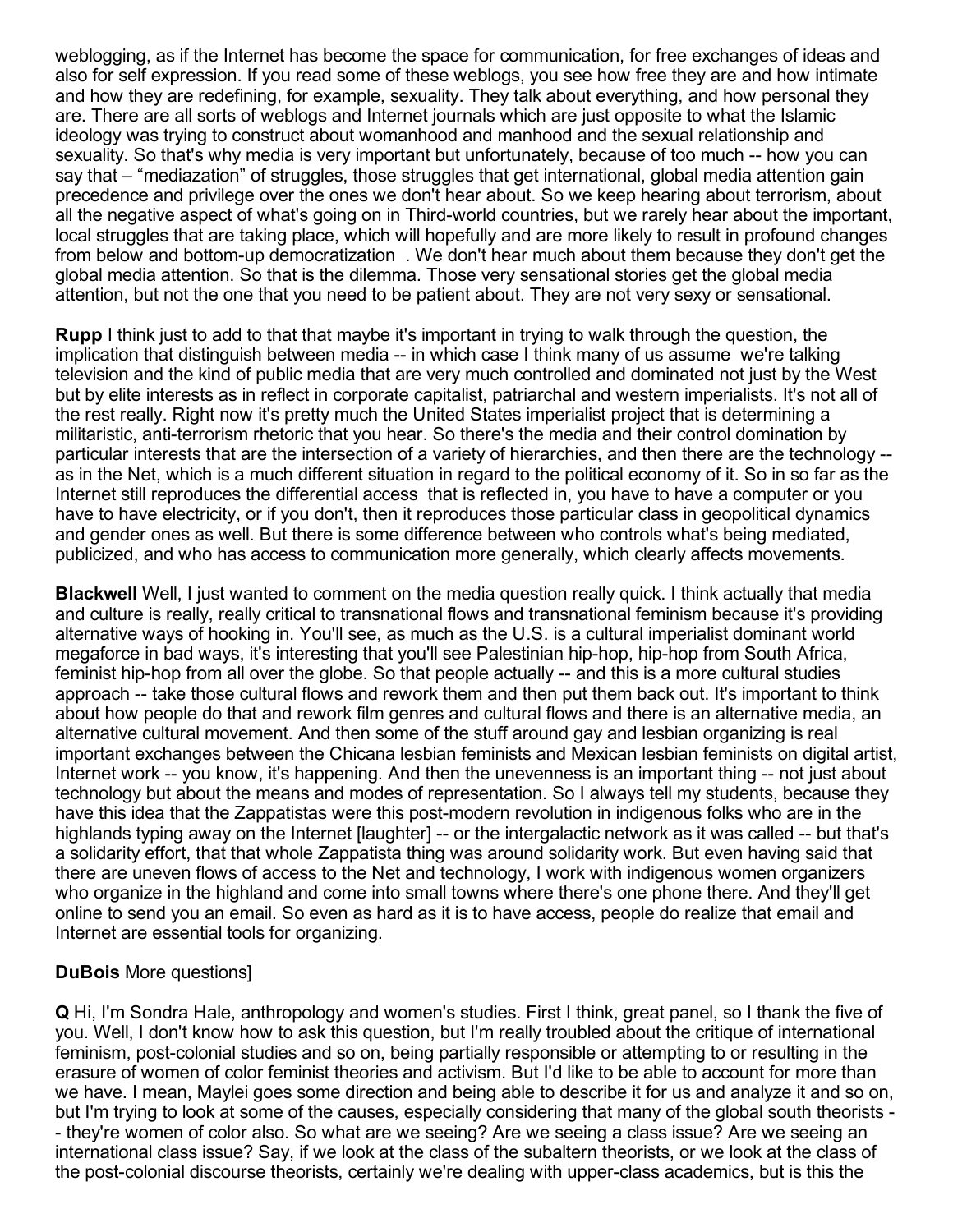entire explanation or is there something peculiar going on in this country with regard to the way in which abstract theories, in fact, lose people on an everyday basis and lose the politics of everyday life?

Q Kelly Lytle Hernandez, department of history. Spike, I was really taken by your idea of feminization as denigration and a move away from embodied identity as a gender. I was wondering if you can tell us if that was bubbling up from what's happening on the ground or something that you're collecting out of the scholarship.

Q Good afternoon. Rosios Ama... Rodriguez from Guatemala. So I apologize for my limitation, not only with the language but to transmit my ideas properly. My congratulations to all of you for the activity and for the panel. Secondly, because of the background I come from, so-called third world or developing country, I am very concerned about how you are approaching the oppression and discrimination that women face due to gender, ethnic and economic structure. Thank you.

Q Hello, my name is Richard Rish.... I'm a psychology major, third year. I have a question you might have addressed recently in the past few questions, but I'll just ask it again and see if you can add something to that. I was wondering about what are the best countries in the world you could look at for feminism succeeding, and what are the worst countries in the world, like Iran, Asia or Africa. What could be done, like changing them into democracies or the Internet or hip hop, or what positive social events in the country ...[inaudible] What kind of positive things could do to help where women are getting mutilated or whatever in countries, and things like that? And also focus some of the positive things that are happening with women in the world. Thank you.

**Peterson** Kelly is it? Thank you very much for your point. Basically it seems to me, in trying to be one among a number of people trying to draw some productive linkages and connections between the issues of intersectionality, how to see in more complex ways and especially how to bridge the gap that keeps returning of theory and practice, or discursive cultural phenomena and manifestations or the social science/humanities thing, all of those divides. That feminization is denigration affords one possible way to do that because it just opens up so many possible ways of thinking about economic devalorization, the devalorization of women's bodies and not just women's bodies, but gay men's bodies and migrant bodies and all of those who are denigrated, devalued, trivialized, rendered exploitable, devalued and rendered 'dispensable' by their association with feminine characteristics. So it's at one level simplistic, and it's just a particular leverage point that I've tried to pursue as I've said, particularly because it's easy enough to do when you're dealing with economic issues. It plays out so obviously in regards to who we do not pay or take seriously as workers and what kind of work do we value. It also feminizes work. So it works for me and I just offer it as a larger rubric and how well it works for others, we'll have to see. I'll be happy to talk to you later about it.

**Blackwell** I want to speak to Sondra's question. And it's not so much a critique of post-colonial theorists as a critique of how we are using post-colonial theory and transnational feminism without putting it into conversation with the ways transnationalism operates in the West. So this is more an internal conversation about our disciplines and our fields because that's how the questions were framed, more than the theorists themselves. Because my problem isn't really around the theorists -- the dichotomies between theory and practice are important to raise and bring up, but mostly it's having some awareness and thoughtfulness about how we might be reinscribing things that we worked really hard as a field to overcome. And so thinking about how that works -- and it speaks to your question as well about how are we account for the oppression of women on economic, class and gender levels. Am I answering your question? I'm trying to. But just keeping those things in very much tension -- and conversation is a productive tension -- I wrote this article with Nadine Naber about the UN World Conference Against Racism and it was about the

<span id="page-17-0"></span>concept of intersectionality in global work, in transnational work. [1<u>9]</u> It's an important thing because even concepts that women of color created in the U.S. don't necessarily translate internationally. So we are also situated actors, but how do we keep different kinds of conversation on board? Because sometimes I notice in women's curriculum we are like the 'exotic others.' We are more interested in that, in the far away others, not the domestic others here that we actually have to deal with who are mowing our lawns and cooking our dinners, or you know, that kind of stuff. So how do we merge those -- I think is a political project. How do we merge those forms of solidarity, those forms of intellectual production, those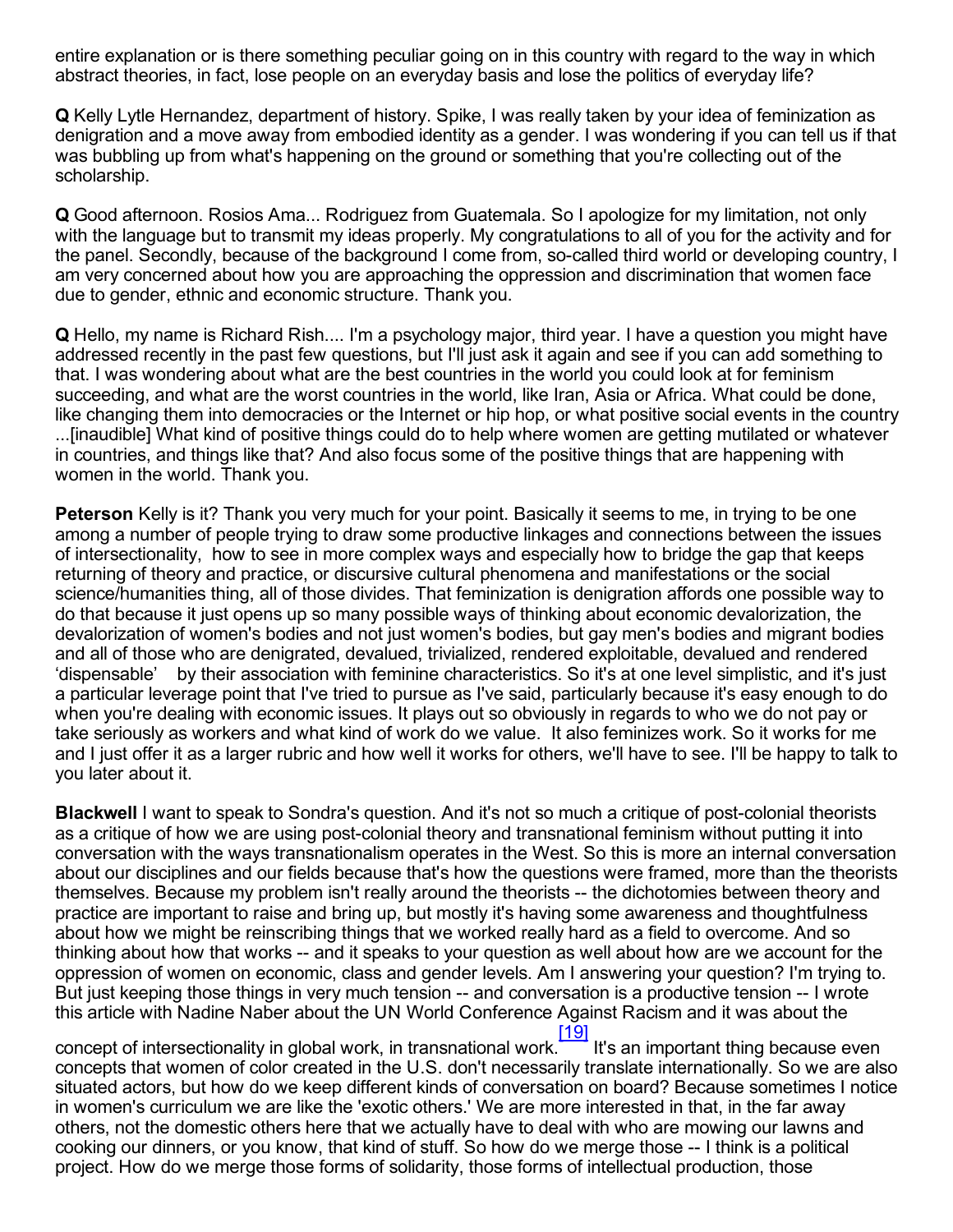theoretical and intellectual and material conversations together?

**DuBois** I'm going to use this -- because Nayereh has to jump up and I don't want her to leave without us thanking her along with everyone else, and I'm going to say, obviously we have so much more to talk about. More to come, and I want to thank everyone, audience and participants. So thank you.

[applause]

[\[1\]](#page-3-0)

<span id="page-18-0"></span>Valentine Moghadam, Globalizing Women: Transnational Feminist Networks (Baltimore: Johns Hopkins University Press, 2005.

<span id="page-18-1"></span>[\[2\]](#page-3-1) Robin Morgan, ed., **Sisterhood is Global: The International Women's Movement Anthology (New York:** Doubleday, 1984).

<span id="page-18-2"></span>[\[3\]](#page-3-2) Breny Mendoza Transnational Feminisms in Question. *Feminist Theory* 3, 3: 295314.

[\[4\]](#page-4-0)

<span id="page-18-3"></span>On Mohanty, Chandra, see for example: "Women Workers and Capitalist Scripts:

Ideologies of Domination, Common Interests, and the Politics of Solidarity,"

pp. 329 in M.J. Alexander and C.T. Mohanty (Eds) Feminist Genealogies,

Colonial Legacies, Democratic Futures. New York: Rutledge, 1997.

<span id="page-18-4"></span>[\[5\]](#page-4-1) Grewal and Kaplan, eds., An Introduction to Women's Studies: Gender in a Transnational World (Boston: McGraw-Hill, 2002).

[\[6\]](#page-4-2)

<span id="page-18-5"></span>Rupp, Leila J. and Verta Taylor. "Forging Feminist Identity in an International Movement: A Collective Identity Approach to Twentieth Century Feminism." Signs: Journal of Women in Culture and Society, vol. 24, no. 21, 1999: 363-386.

<span id="page-18-6"></span>[\[7\]](#page-4-3) Sharoni, Simona. "Gender, Conflict, and Peacebuilding: A Critical Overview of Theory and Practice." Paper presented at Conference on Gender in International Relations at the University of Southern California, February 23, 2001.

<span id="page-18-7"></span>[\[8\]](#page-6-0) Peterson's comments draw from the following readings: Antrobus, Peggy. 2004. *The Global Women's Movement: Origins, Issues and Strategies*. London: Zed Books; Basu, Amrita. 1995. *The Challenge of Local Feminisms: Women's Movements in Global Perspective*. Boulder, CO: Westview Press; Brah, Avtar. 1991. Questions of Difference and International Feminism. In *Out of the Margins*, ed. Jane Aaron and Sylvia Walby. London: Falmer Press. Pp. 168-176; Brenner, Johanna. 2003; Transnational Feminist and the Struggle for Global Justice. *New Politics* (New York) 9, 2; Bulbeck, Chilla. 1988. *One World Women's Movement*. London: Pluto; Bulbeck, Chilla. 1998. *ReOrienting Western Feminisms: Women's Diversity in a Postcolonial World*. Cambridge: Cambridge University Press; Dean, Jodi, ed. 1997. *Feminism and the New Democracy: Resiting the Political*. London: Sage.

Eisenstein, Zillah R. 2004. *Against Empire: Feminisms, Racisms, and the West*. London: Zed Books. Kaplan, Caren. 1992. The Politics of Location as Transnational Feminist Practice. In *Scattered Hegemonies*, ed. Inderpal Grewal and Caren Kaplan. Minneapolis: University of Minnesota. Pp. 137-152.; Kaplan, Caren, Norma Alarcon, and Minoo Moallem, eds. 1999. *Between Woman and Nation: Nationalisms, Transnational Feminisms, and the State*. Durham and London: Duke University Press; Mackie, Vera. 2001. The Language of Globalization: Transnationality and Feminism. *International Feminist Journal of Politics* 3, 2 (August): 180206; Moghadam, Valentine M. 2000. Review Essay: Globalization, Collective Action and Social Theory. *Sociological Forum* 15, 4: 721725; Moghadam, Valentine M. 2000. Transnational Feminist Networks: Collective Action in an Era of Globalization. *International Sociology* 15, 1: 5785; Naples, Nancy and Manisha Desai, eds. 2002. *Women's Activism and Globalization : Linking Local Struggles and Transnational Politics.* New York: Routledge; Ricciutelli, Luciana, Angela Miles and Margaret H. McFadden, eds. 2005. *Feminist Politics, Activism and Vision*. London: Zed Books; Schulman, Barbara. 2004. Effective Organizing in Terrible Times: The Strategic Value of Human Rights for Transnational Anti-Racist Feminisms. *Meridians* 4, 2: 102-107; Walter, Lynn. 2003. Bridges, Chasms, and Common Ground: Multicultural and Transnational Feminism. *Feminist Collections* 25, 1 (Fall). [\[9\]](#page-11-0)

<span id="page-18-8"></span>Bonnie Anderson, *Joyous Greetings: The First International Women's Movement* (New York: Oxford University Press, 2000).